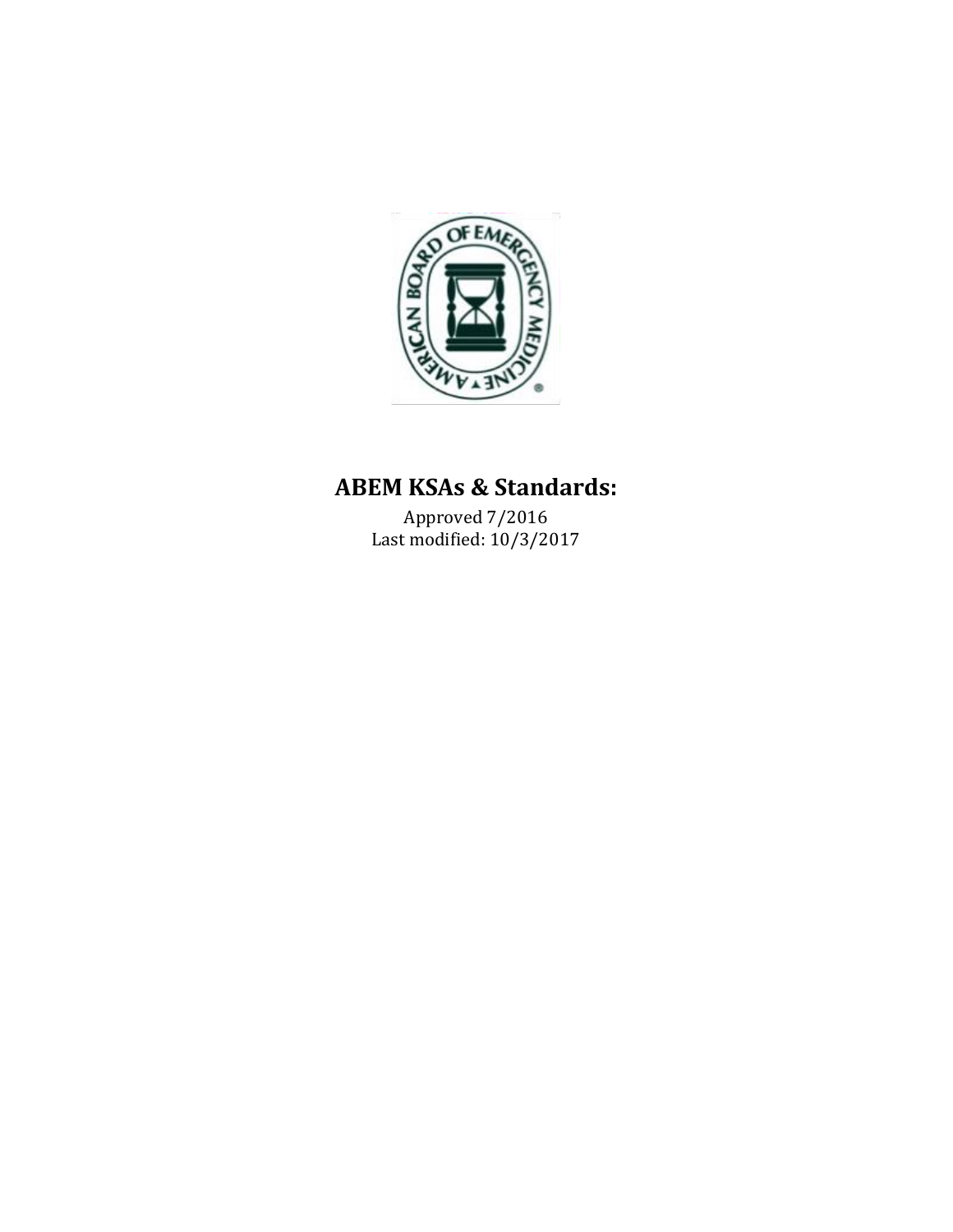## **CS0 - COMMUNICATION & INTERPERSONAL SKILLS**

- A. Identify and implement means by which to improve communication in ED‐based and institutional healthcare teams.
- B. Use communication methods that minimize the potential for stress, conflict, and miscommunication.
- **C. Demonstrate interpersonal and communication skills that result in the effective exchange of information and collaboration with patients, families, and all other stakeholders.**
- D. Elicit patients' reasons for seeking healthcare and expectations from the visit, and listen effectively to patients, families, and all members of the healthcare team.

| <b>KSA Code</b> | <b>KSA Description</b>                                                                                                                                                                                       | <b>Level</b> |
|-----------------|--------------------------------------------------------------------------------------------------------------------------------------------------------------------------------------------------------------|--------------|
| CS <sub>1</sub> | Identify and implement means by which to improve communication in ED-based and<br>institutional healthcare teams                                                                                             | A            |
| CS7             | Consider the expectations of those who provide or receive care in the ED and use<br>communication methods that minimize the potential for stress, conflict, and<br>miscommunication                          | A            |
| CS <sub>8</sub> | Recognize and resolve interpersonal conflict in the emergency department including<br>conflicts with patients and family                                                                                     | B            |
| <b>CS16</b>     | Negotiate effectively with staff, consultants, patients, families, and others to provide<br>optimal patient care                                                                                             | B            |
| CS <sub>2</sub> | Establish rapport with and demonstrate empathy toward patients and their families                                                                                                                            | $\mathsf C$  |
| CS <sub>5</sub> | Communicate information to patients and families using verbal, nonverbal, written, and<br>technological skills, and confirm understanding                                                                    | $\mathsf C$  |
| CS <sub>9</sub> | Use feedback provided from others to improve communication skills                                                                                                                                            | $\mathsf{C}$ |
| <b>CS10</b>     | Communicate pertinent information to healthcare colleagues in effective and safe<br>transitions of care                                                                                                      | $\mathsf C$  |
| <b>CS11</b>     | Use flexible communication strategies and adjust them based on the clinical situation<br>to resolve specific ED challenges, e.g., drug-seeking behavior, altered mental status,<br>delivering bad news, etc. | $\mathsf{C}$ |
| <b>CS12</b>     | Demonstrate interpersonal and communication skills that result in the effective<br>exchange of information and collaboration with patients, families, and all other<br>stakeholders.                         | C            |
| <b>CS13</b>     | Adjust interactions with staff according to factors such as culture, gender, age,<br>language, disability, discipline, staff standing, and professional training to avoid bias<br>and discrimination         | C            |
| <b>CS14</b>     | Communicate risks, benefits, and alternatives to therapeutic interventions to patients<br>and/or appropriate surrogates, and obtain consent when indicated                                                   | C            |
| <b>CS15</b>     | Solicit patient participation in medical decision-making by discussing charges, risks,<br>potential benefits of, and alternatives to care provided                                                           | С            |
| CS <sub>3</sub> | Elicit patients' reasons for seeking health care and their expectations from the ED visit                                                                                                                    | D            |
| CS <sub>4</sub> | Listen effectively to patients, families, and all members of the healthcare team                                                                                                                             | D            |
| CS <sub>6</sub> | Elicit information from patients, families, and other healthcare members using verbal,<br>nonverbal, written, and technological skills                                                                       | D            |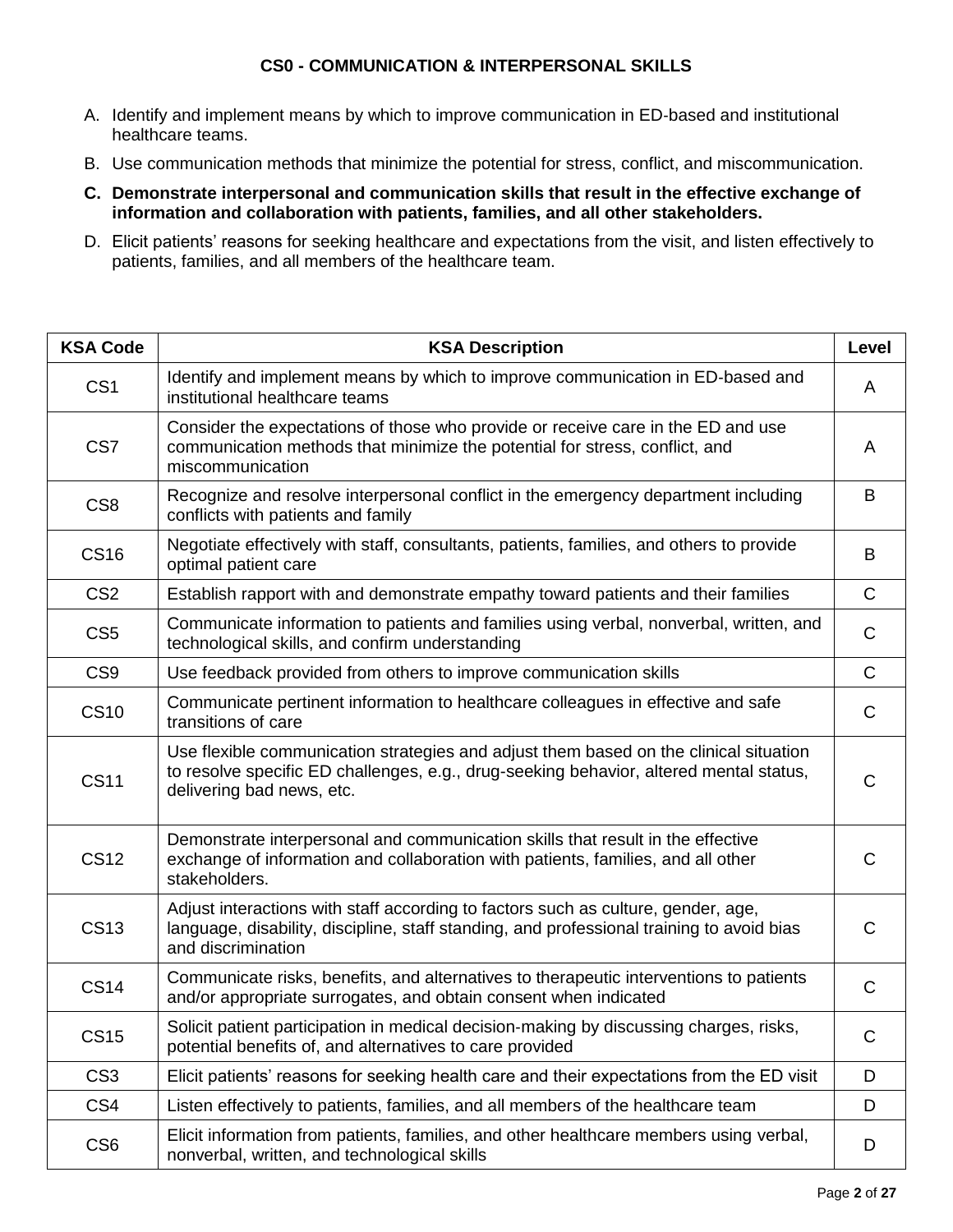## **CO0 - CONSULTATION**

# **A. Evaluate and incorporate consultants' recommendations into the treatment plan, as appropriate.**

- B. Formulate a plan for consultation and communicate effectively to establish a plan and timeline for consultation.
- C. Identify appropriate cases where expert consultation is indicated.

| <b>KSA Code</b> | <b>KSA Description</b>                                                                                     | Level |
|-----------------|------------------------------------------------------------------------------------------------------------|-------|
| CO <sub>2</sub> | Evaluate and incorporate consultant recommendations into the treatment plan, as<br>appropriate             | Α     |
| CO <sub>3</sub> | When working with an outside consultant, formulate and communicate a plan and<br>timeline for consultation | в     |
| CO <sub>1</sub> | Arrange necessary consultation with physicians and other professionals when<br>needed                      | C     |
| CO <sub>4</sub> | Ensure timely evaluation and treatment from consultants                                                    | ◠     |
| CO99            | Other                                                                                                      |       |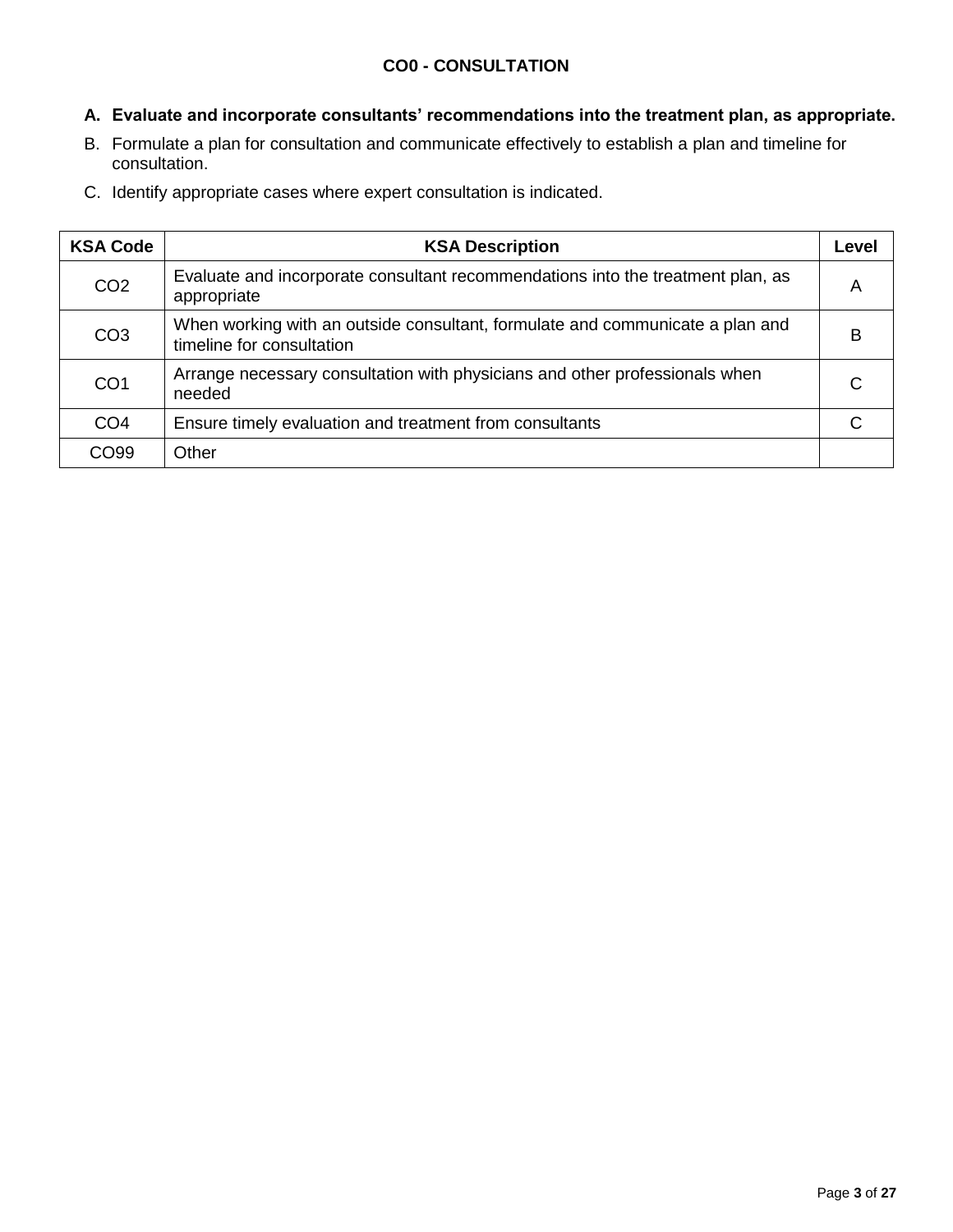- A. Identify obscure, occult, or rare patient conditions.
- **B. Based on all of the available data, narrow and prioritize the list of weighted differential diagnoses to determine appropriate management.**
- C. Synthesize the chief complaint, history, physical examination, and available medical information to develop a list of weighted differential diagnoses including those with the greatest potential for morbidity or mortality.
- D. Construct a list of potential diagnoses based on the chief complaint.

| <b>KSA Code</b>  | <b>KSA Description</b>                                                                                                                       | Level |
|------------------|----------------------------------------------------------------------------------------------------------------------------------------------|-------|
| DX7              | Identify obscure, occult, or rare patient conditions                                                                                         | A     |
| DX <sub>5</sub>  | Based on all of the available data, narrow and prioritize the list of weighted<br>differential diagnoses to determine appropriate management | B     |
| D <sub>X</sub> 1 | Synthesize chief complaint, history, physical examination, and available medical<br>information to develop a differential diagnosis          |       |
| D <sub>X2</sub>  | Construct a list of potential diagnoses, based on the greatest likelihood of<br>occurrence                                                   |       |
| DX4              | Revise a differential diagnosis in response to changes in a patient's condition over<br>time                                                 | C     |
| DX <sub>6</sub>  | Correctly identify acuity of emergency conditions                                                                                            | C     |
| DX <sub>3</sub>  | Construct a list of the diagnoses with the greatest potential for morbidity or mortality                                                     | D     |
| DX8              | Construct a list of potential diagnoses based on the chief complaint                                                                         | D     |
| DX99             | Other                                                                                                                                        |       |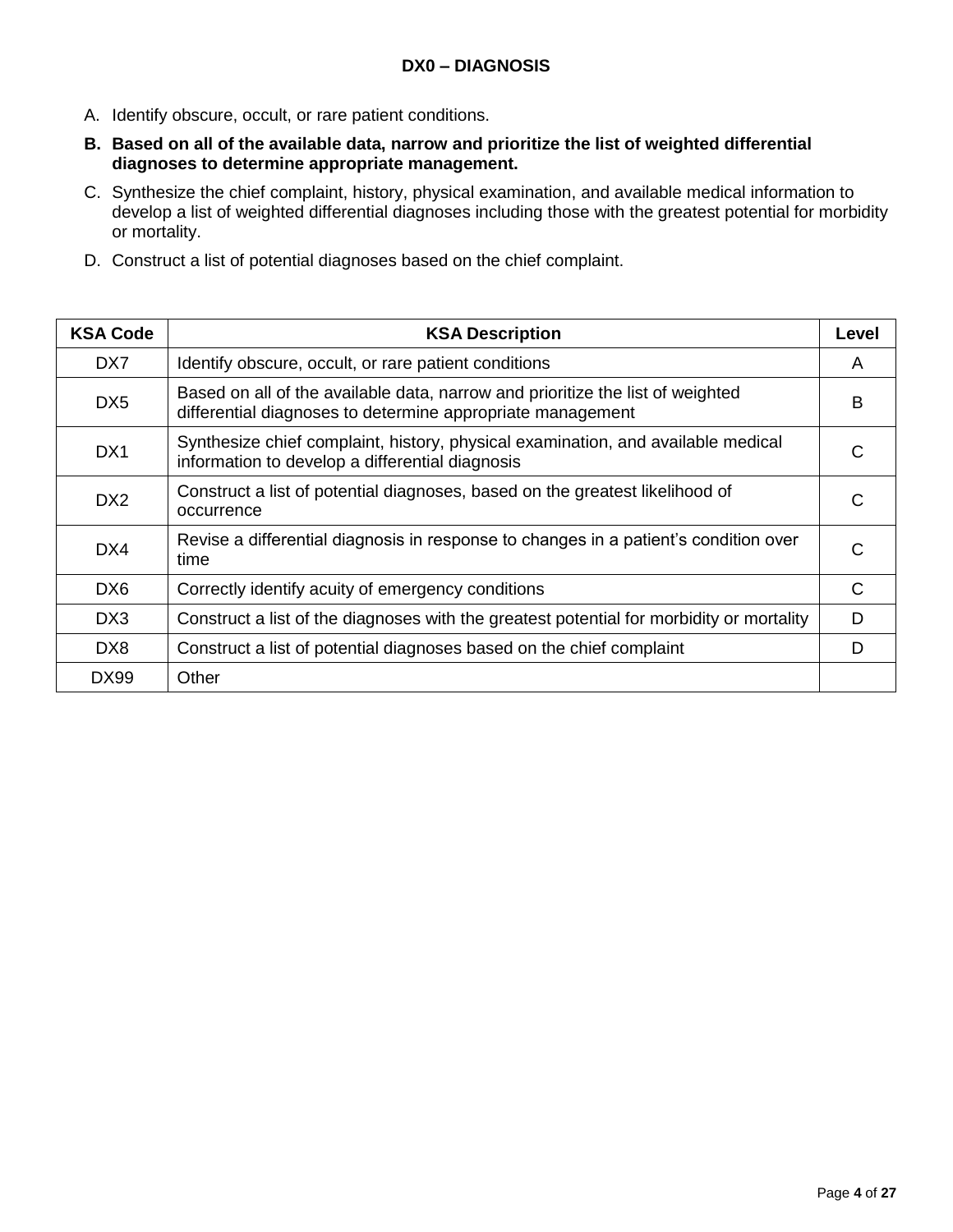## **DS0 – DIAGNOSTIC STUDIES**

- **A. Use diagnostic testing based on the pre**‐**test probability of disease and the likelihood of test results altering management.**
- B. Interpret results of a diagnostic study based on pre-test probability, recognizing limitations and risks, seeking interpretive assistance when appropriate.
- C. Order and prioritize appropriate diagnostic studies using decision rules as appropriate. Perform appropriate bedside diagnostic studies and procedures.
- D. Determine necessity and urgency of diagnostic studies.

| <b>KSA Code</b> | <b>KSA Description</b>                                                                                                        | Level |
|-----------------|-------------------------------------------------------------------------------------------------------------------------------|-------|
| DS <sub>3</sub> | Use diagnostic testing based on the pre-test probability of disease and the<br>likelihood of test results altering management | A     |
| DS4             | Review risks, benefits, contraindications, cost-effectiveness, and alternatives to a<br>diagnostic study or procedure         | в     |
| DS7             | Interpret results of a diagnostic study, recognizing limitations, seeking interpretive<br>assistance when appropriate         | в     |
| DS <sub>1</sub> | Prioritize essential testing                                                                                                  |       |
| DS <sub>5</sub> | Order appropriate diagnostic studies using decision rules as appropriate                                                      |       |
| DS <sub>6</sub> | Perform appropriate bedside diagnostic studies and procedures                                                                 |       |
| DS <sub>2</sub> | Determine necessity and urgency of diagnostic studies                                                                         |       |
| <b>DS99</b>     | Other                                                                                                                         |       |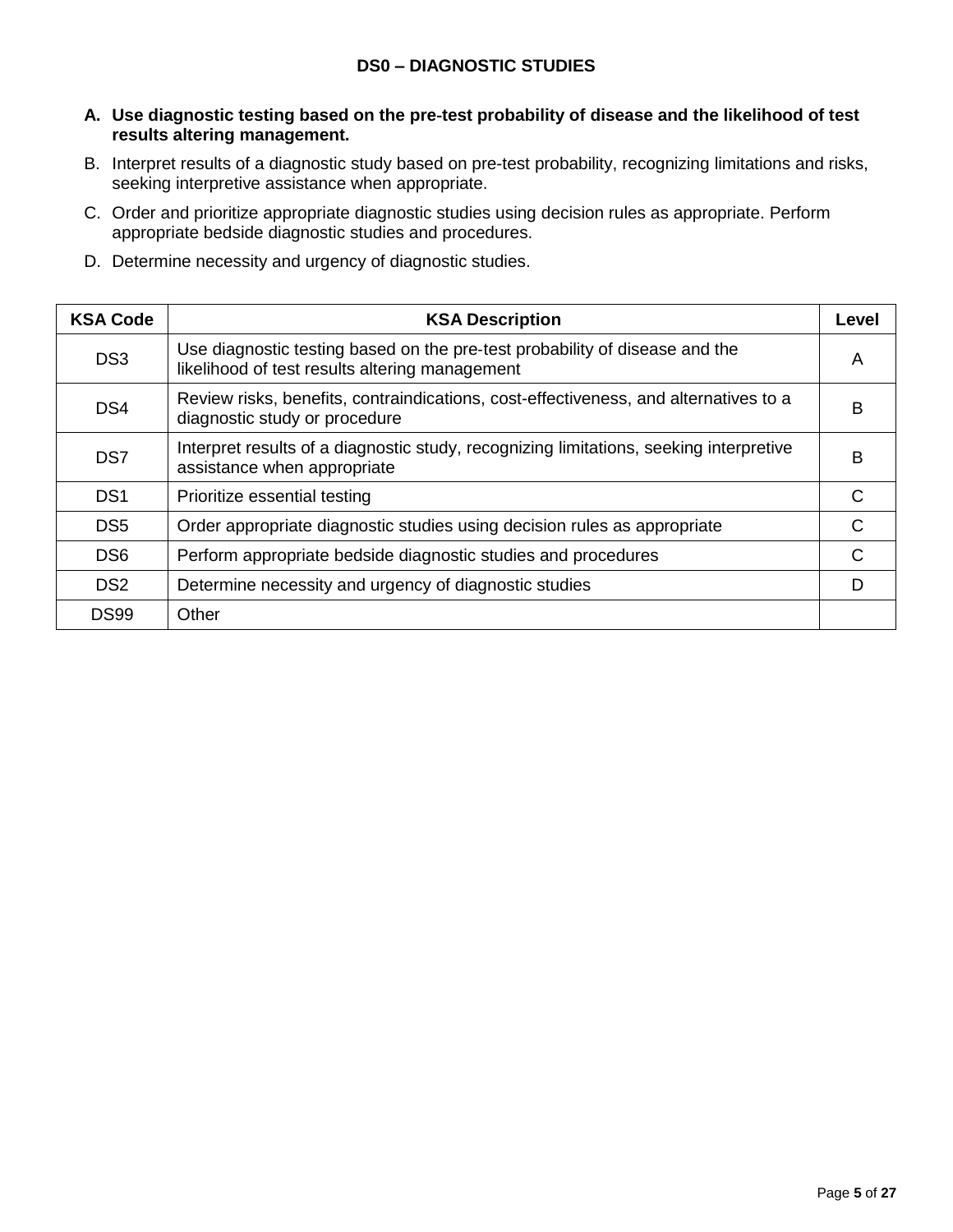#### **DM0 – DISASTER MANAGEMENT**

- A. Develop and evaluate an ED plan for various disasters and crisis management.
- **B. Manage the ED in response to a disaster.**
- C. Participate in ED response to a disaster.

| <b>KSA Code</b> | <b>KSA Description</b>                                                                                                                                                             | Level |
|-----------------|------------------------------------------------------------------------------------------------------------------------------------------------------------------------------------|-------|
| DM <sub>6</sub> | Develop and evaluate an emergency response plan for the ED in the setting of<br>disasters                                                                                          | A     |
| DM <sub>8</sub> | Develop and evaluate a continuity plan to manage a critical reduction in staffing of<br>an ED due to an emergency situation                                                        | A     |
| <b>DM10</b>     | Develop and evaluate contingency strategies for crisis management, e.g., stress<br>debriefing                                                                                      | A     |
| DM <sub>3</sub> | Using established protocols, manage an ED multi-casualty incident, surge, and/or<br>hospital evacuation                                                                            | B     |
| DM <sub>5</sub> | Prepare and decontaminate victims of HAZMAT incidents                                                                                                                              | B     |
| DM7             | Activate appropriate resources from local and federal agencies to respond to an<br>ongoing disaster                                                                                | B     |
| DM <sub>1</sub> | Identify Hospital Emergency Incident Command System (HEICS) roles and<br>responsibilities                                                                                          | C     |
| <b>DM11</b>     | Participate in a mass casualty drill or event in an ED involving multiple patients,<br>prioritizing care, containing potential exposures, and appropriately assigning<br>resources | C     |
| <b>DM99</b>     | Other                                                                                                                                                                              |       |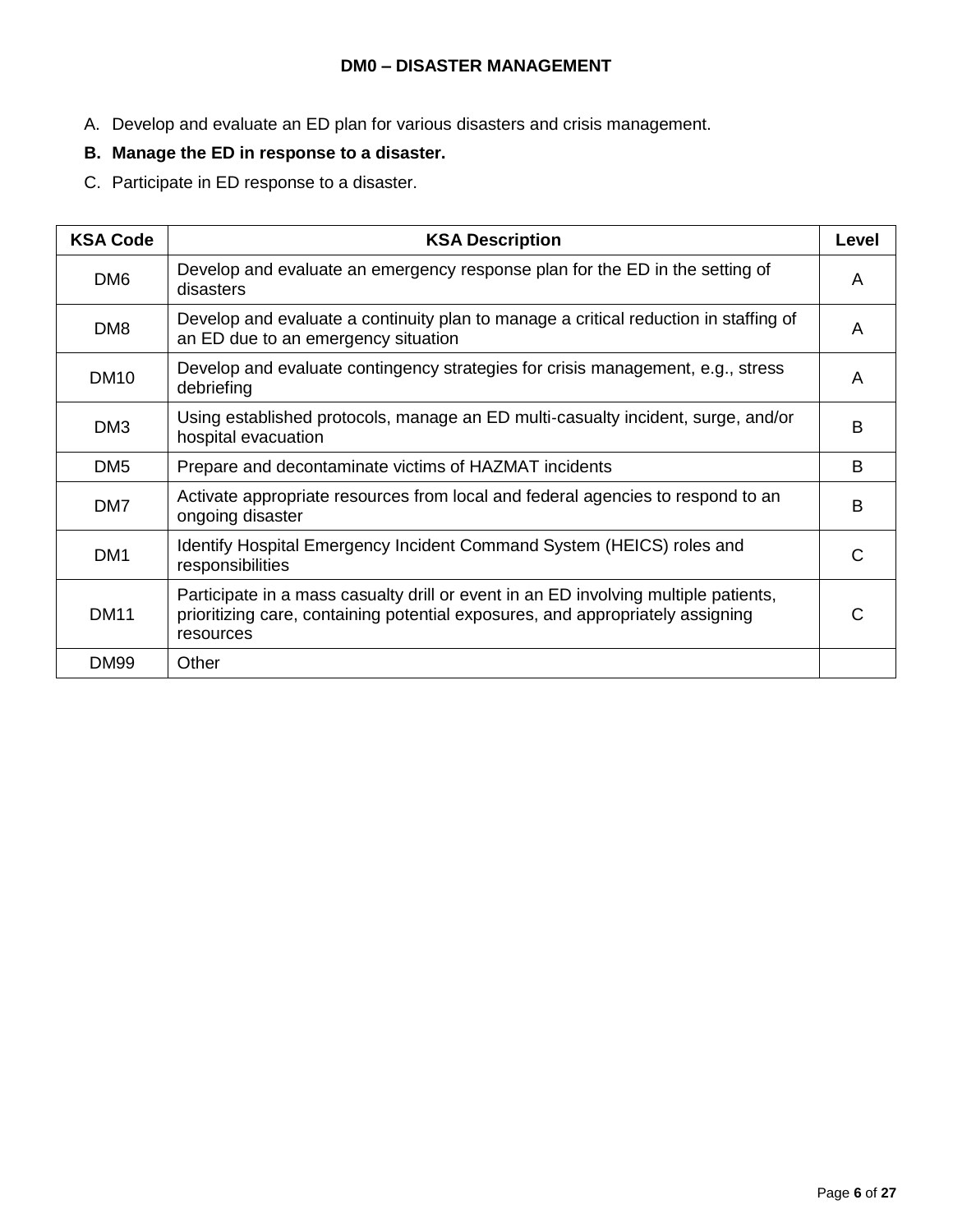#### **DO0 – DOCUMENTATION**

- **A. Demonstrate clear, concise, and timely documentation that describes medical decision**‐**making, ED course, and supports the development of the clinical impression, management plan, and level of care.**
- B. Demonstrate clear, concise, and timely documentation of history, physical exam, clinical impression, disposition, and ED course.
- C. Document the history, physical exam, clinical impression, and disposition appropriately.

| <b>KSA Code</b>  | <b>KSA Description</b>                                                                                                                                                            | Level |
|------------------|-----------------------------------------------------------------------------------------------------------------------------------------------------------------------------------|-------|
| DO <sub>5</sub>  | Demonstrate clear and concise documentation that describes medical decision-<br>making, ED course, and supports the development of the clinical impression and<br>management plan | A     |
| DO <sub>6</sub>  | Demonstrate clear and concise documentation that supports the level of care<br>provided                                                                                           | А     |
| DO <sub>1</sub>  | Demonstrate clear, concise, and timely documentation of history, physical exam,<br>clinical impression, disposition, and ED course                                                | B     |
| DO <sub>2</sub>  | Document history, physical exam, clinical impression, and disposition in the<br>medical record                                                                                    |       |
| DO <sub>7</sub>  | Use an electronic medical record (EMR) system to enter and access information                                                                                                     |       |
| DO <sub>99</sub> | Other                                                                                                                                                                             |       |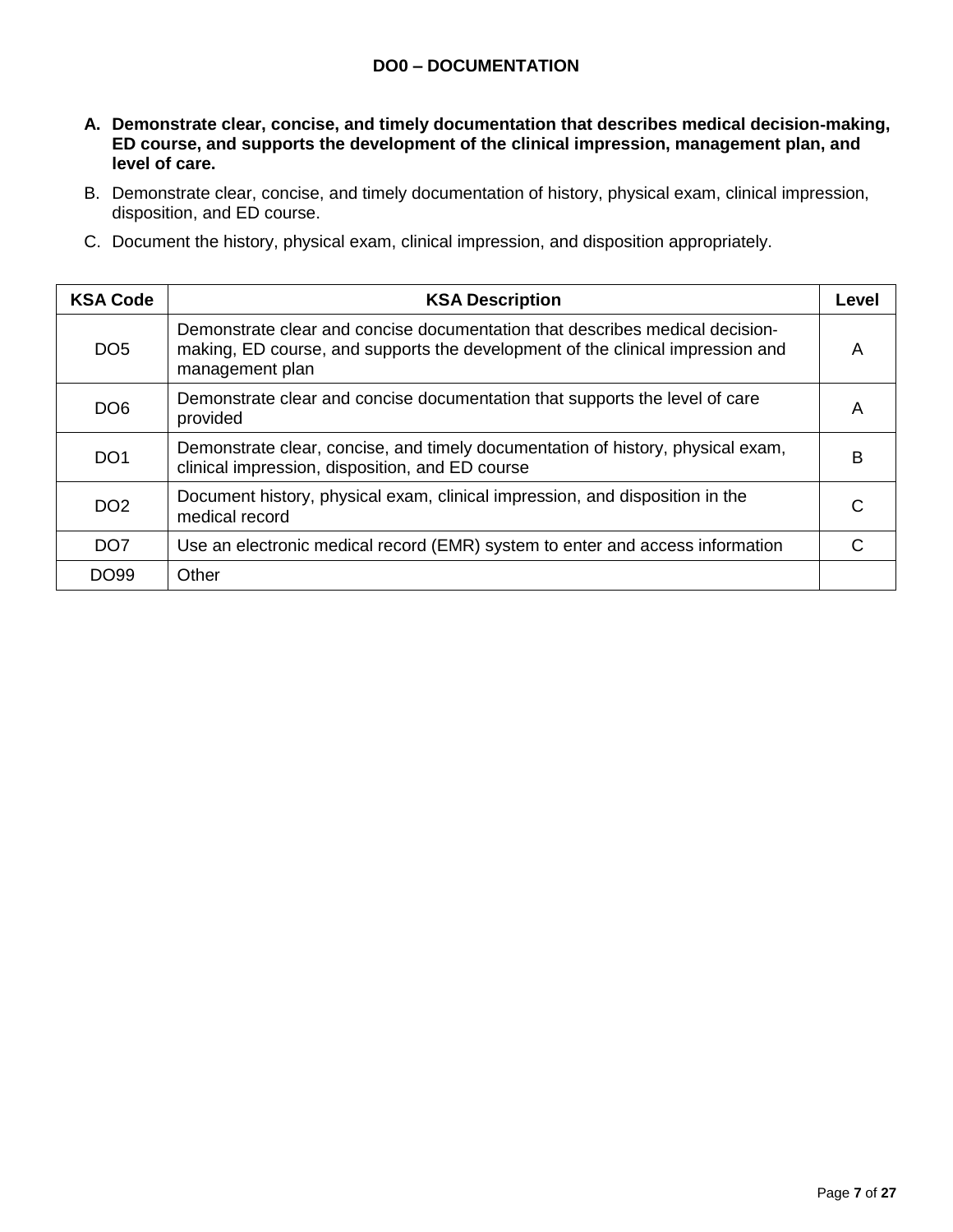- A. Develop policies and protocols for the management and/or transfer of critically ill or injured patients.
- **B. Prioritize critical initial stabilization actions in the resuscitation of a critically ill or injured patient and reassess after stabilizing intervention.**
- C. Develop a diagnostic impression and plan based on relevant data.
- D. Perform a primary assessment on a critically ill or injured patient.

| <b>KSA Code</b> | <b>KSA Description</b>                                                                                                                             | Level        |
|-----------------|----------------------------------------------------------------------------------------------------------------------------------------------------|--------------|
| <b>ES10</b>     | Develop policies and protocols for the management and/or transfer of critically ill or<br>injured patients                                         | A            |
| ES <sub>6</sub> | Recognize in a timely fashion when further clinical intervention is futile                                                                         | B            |
| ES <sub>9</sub> | Integrate hospital support services into a management strategy for a problematic<br>stabilization situation                                        | в            |
| <b>ES11</b>     | Optimize resuscitation and stabilization for patients requiring transfer to a higher<br>level of care                                              | B            |
| <b>ES12</b>     | Elicit goals of care prior to initiating emergency stabilization                                                                                   | B            |
| ES <sub>2</sub> | Prioritize vital critical initial stabilization actions in the resuscitation of a critically ill<br>or injured patient, including transfer options | $\mathsf{C}$ |
| ES <sub>7</sub> | Evaluate the validity of a DNR order                                                                                                               | C            |
| <b>ES13</b>     | Identify need for transfer of patients to higher level of care                                                                                     | C            |
| ES <sub>1</sub> | Perform a primary assessment on a critically ill or injured patient                                                                                | D            |
| <b>ES99</b>     | Other                                                                                                                                              |              |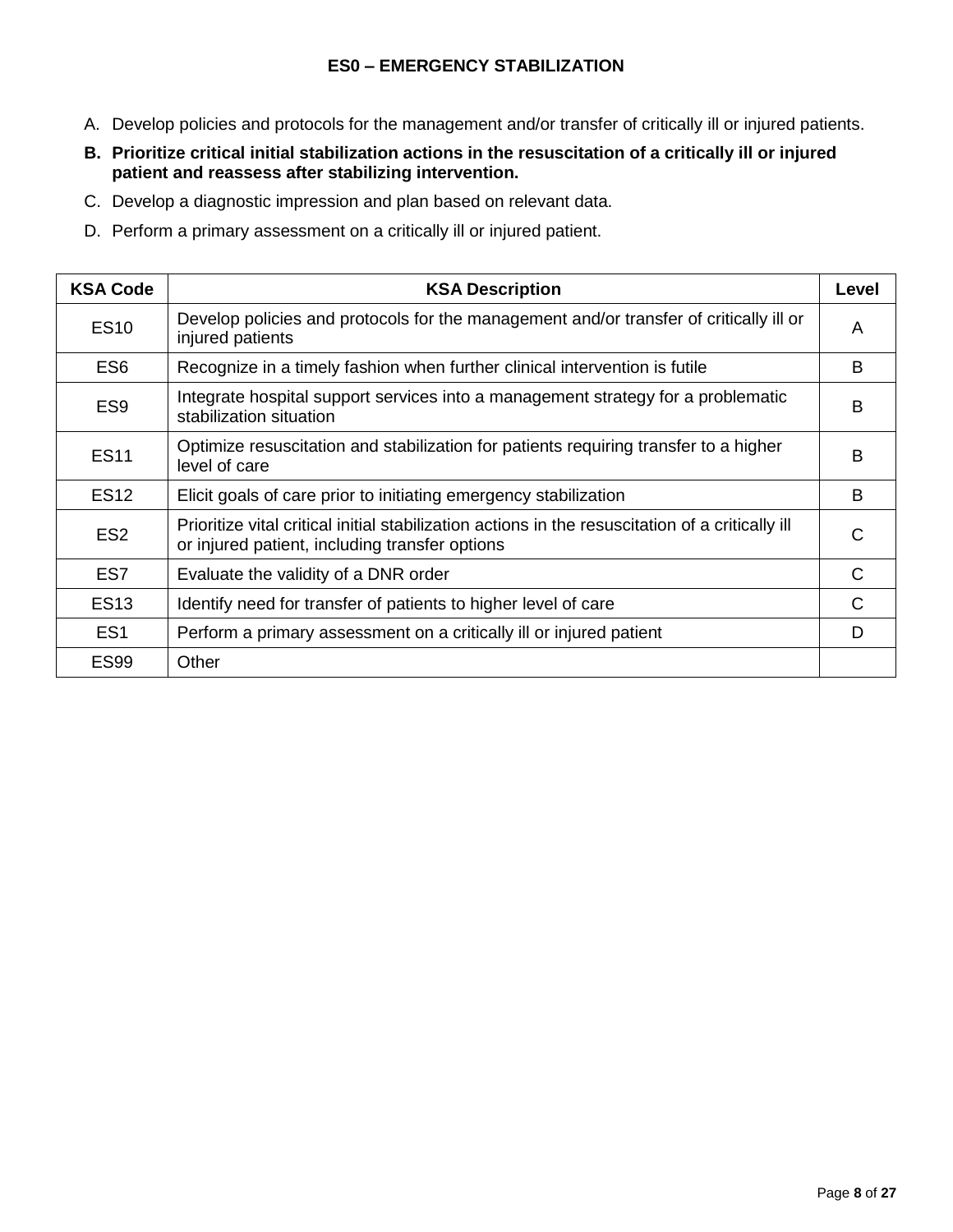#### **FI0 – FINANCIAL ISSUES**

- A. Develop, implement, and monitor financial benchmarks; billing, coding, and reimbursement strategies; and physician compensation and benefit plans to assure smooth financial operations and optimize the financial well-being of the department.
- **B. Participate in periodic review of financial and practice metrics and use these to modify personal practices and resource utilization.**
- C. Use appropriate resources based on institutional policy and evidence‐based guidelines to provide cost‐ effective care.

| <b>KSA Code</b> | <b>KSA Description</b>                                                                                                                                      | Level |
|-----------------|-------------------------------------------------------------------------------------------------------------------------------------------------------------|-------|
| FI <sub>3</sub> | Participate in continuous monitoring, and evaluation of financial benchmarks,<br>including departmental budgets, financial statements, and provider payroll | A     |
| F <sub>I6</sub> | Develop, implement, revise, or review equitable physician compensation and<br>benefit plans                                                                 | Α     |
| FI4             | Identify the reimbursement implications of medical record documentation                                                                                     | в     |
| FI7             | Participate in periodic review of financial and practice metrics and use these to<br>modify personal practices and resource utilization                     | в     |
| F <sub>1</sub>  | Use cost effective patient management strategies and adhere to institutional policy<br>and evidence-based guidelines for resource utilization               |       |
| <b>FI99</b>     | Other                                                                                                                                                       |       |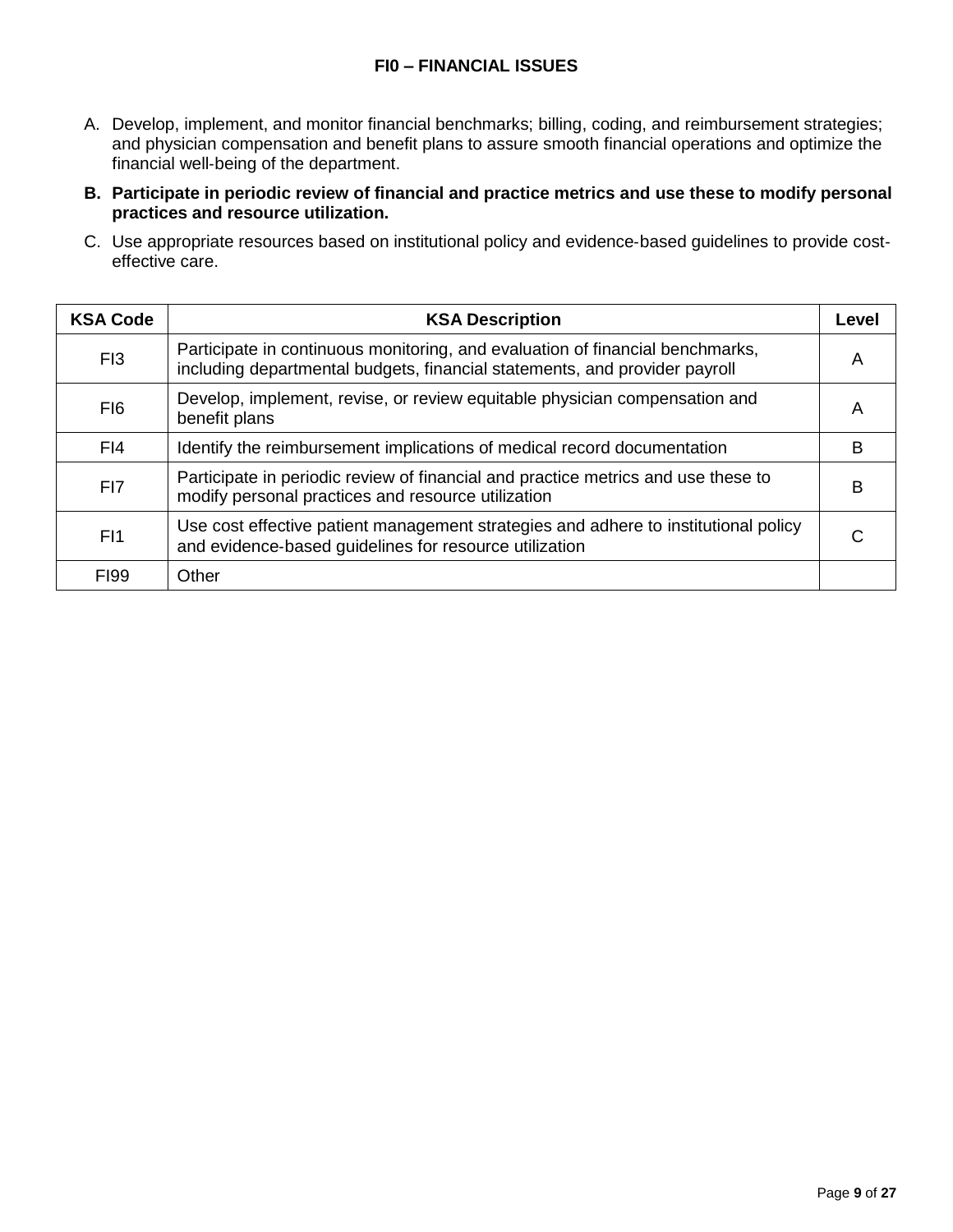- **A. Identify relevant historical and physical findings to guide diagnosis and management of a patient's presenting complaint in the context of their baseline condition.**
- B. Synthesize and prioritize essential data necessary for the correct management of patients.
- C. Perform a focused history and physical exam.

| <b>KSA Code</b> | <b>KSA Description</b>                                                                                                                                                     | Level |
|-----------------|----------------------------------------------------------------------------------------------------------------------------------------------------------------------------|-------|
| HP <sub>6</sub> | Identify relevant historical and physical findings to guide diagnosis and<br>management of a patient's presenting complaint in the context of their baseline<br>condition  | A     |
| HP7             | Abstract and compare current findings in the context of a patient's past medical<br>history and prior physical findings, when available                                    | А     |
| HP2             | Prioritize essential components of a history and physical examination given limited<br>(e.g., altered mental status) or dynamic (e.g., acute coronary syndrome) situations | в     |
| HP4             | Synthesize essential data necessary for the correct management of patients                                                                                                 | B     |
| HP <sub>1</sub> | Perform a focused history and physical exam                                                                                                                                | ⌒     |
| <b>HP99</b>     | Other                                                                                                                                                                      |       |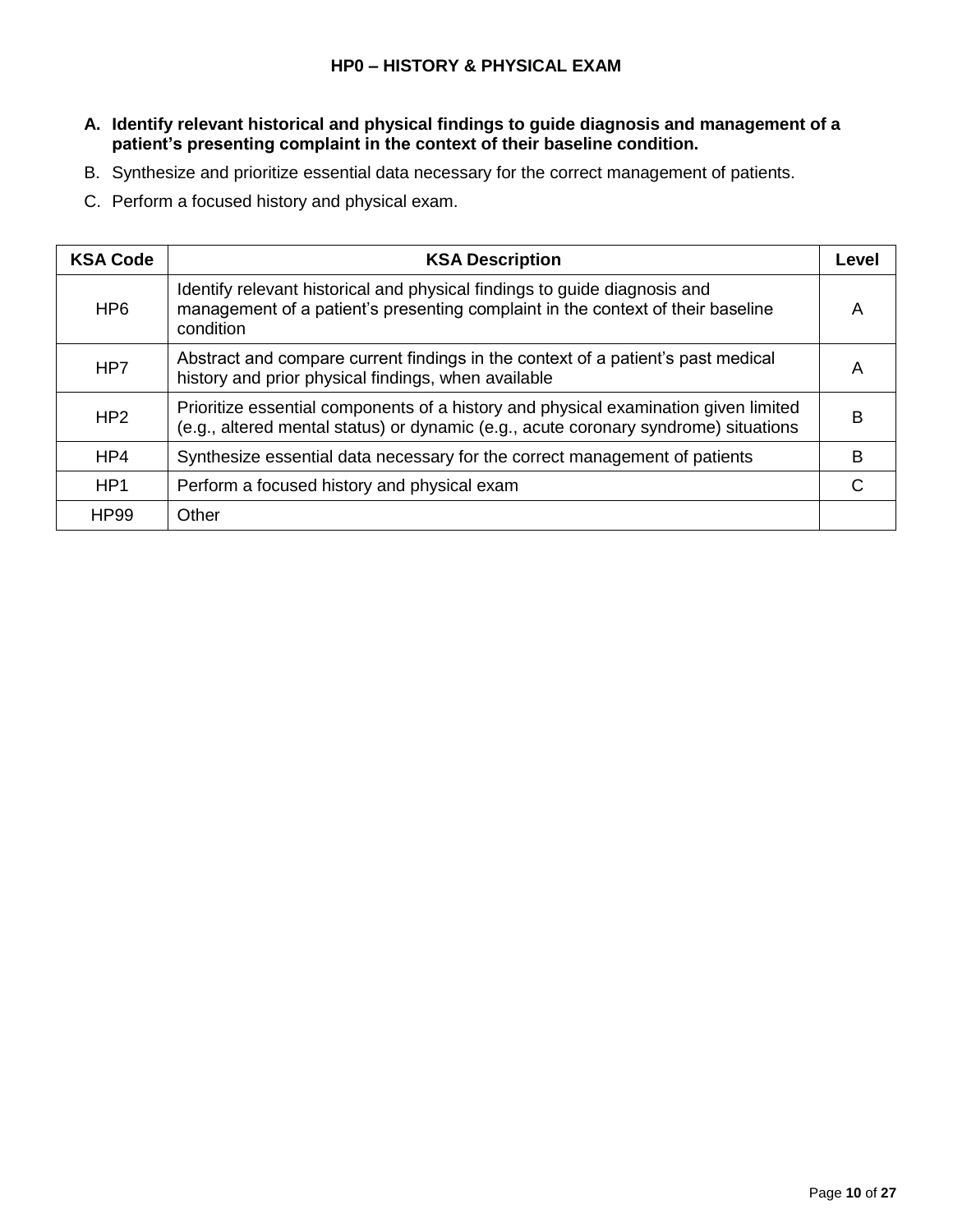# **KT0 – KNOWLEDGE TRANSLATION**

- A. Perform original research to answer a clinical question.
- B. Identify need for departmental improvements and develop evidence‐based processes to improve ED patient care.

## **C. Identify personal knowledge gaps and apply evidence to decision**‐**making.**

D. Access resources to answer a clinical question in the care of an individual patient.

| <b>KSA Code</b> | <b>KSA Description</b>                                                                                         | Level |
|-----------------|----------------------------------------------------------------------------------------------------------------|-------|
| KT <sub>1</sub> | Perform original research to answer a clinical question                                                        | A     |
| KT7             | Identify need for departmental improvements and develop evidence-based<br>processes to improve ED patient care | в     |
| KT <sub>2</sub> | Apply the evidence to decision-making for individual patients                                                  |       |
| KT <sub>6</sub> | Identify personal knowledge gaps                                                                               | C     |
| KT4             | Acquire the best evidence                                                                                      |       |
| KT <sub>5</sub> | Ask answerable questions for emerging information needs                                                        |       |
| <b>KT99</b>     | Other                                                                                                          |       |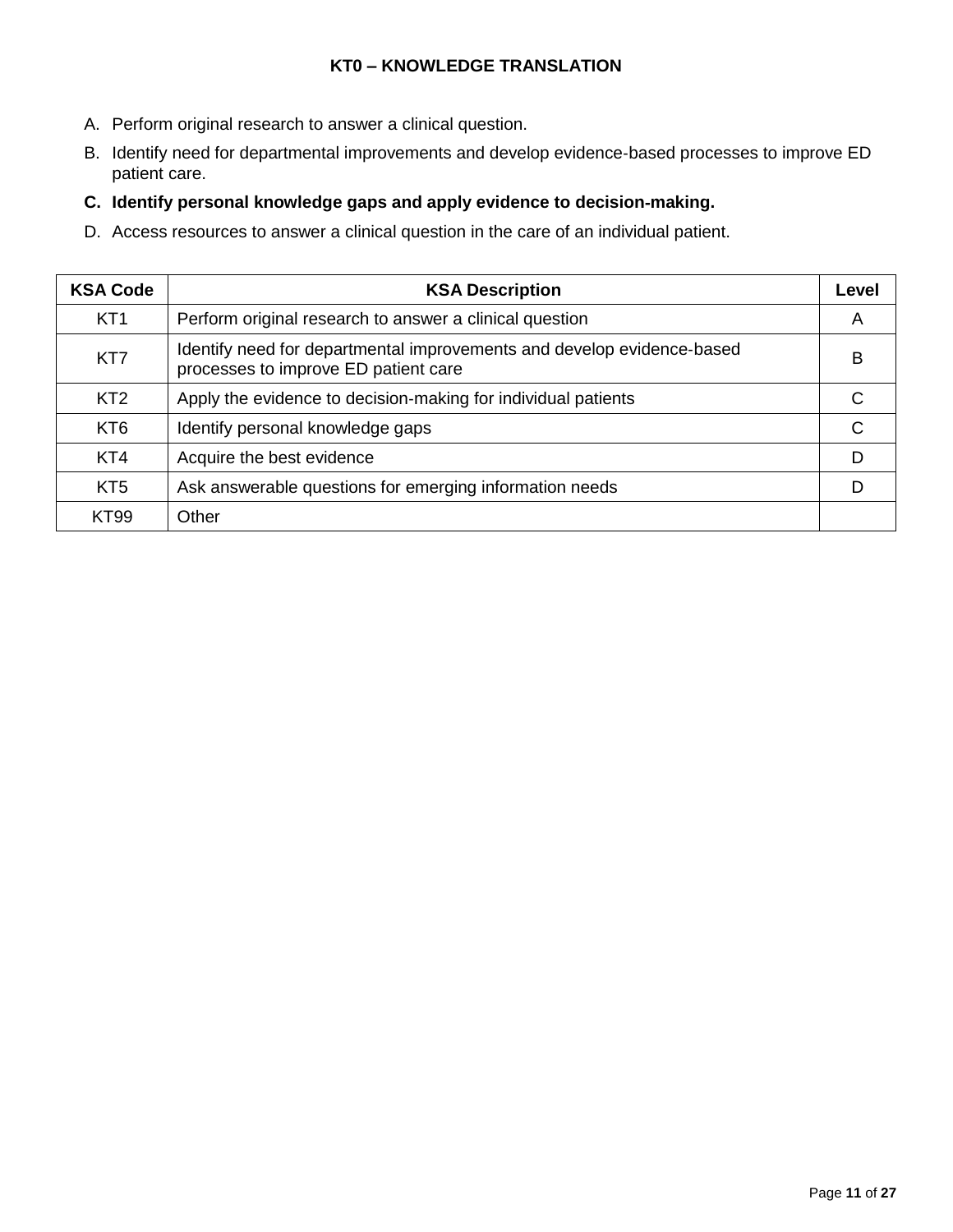- A. Develop and implement department or hospital policy for legal issues.
- **B. Apply key regulations governing the practice of EM.**
- C. Comply with regulatory policies regarding the care of an individual patient.

| <b>KSA Code</b> | <b>KSA Description</b>                                                                                                                                                                                    | Level |
|-----------------|-----------------------------------------------------------------------------------------------------------------------------------------------------------------------------------------------------------|-------|
| LI3             | Develop and implement department or hospital policy for legal issues                                                                                                                                      | A     |
| LI4             | Follow appropriate hospital and EMTALA guidelines when transferring or accepting<br>patients, including completion of all necessary communication and documentation                                       | в     |
| LI <sub>5</sub> | Maintain confidentiality of patient information, e.g., HIPAA                                                                                                                                              | в     |
| LI              | Adhere to all legal and ethical obligations when managing a victim of abuse or<br>neglect, including child, spousal, or elder, whether sexual, physical, or both                                          |       |
| LI6             | When addressing consent and refusal of care/AMA, assess patient decision-<br>making capacity and provide and document complete information about relevant<br>risks, benefits, alternatives, and follow-up | C     |
| LI99            | Other                                                                                                                                                                                                     |       |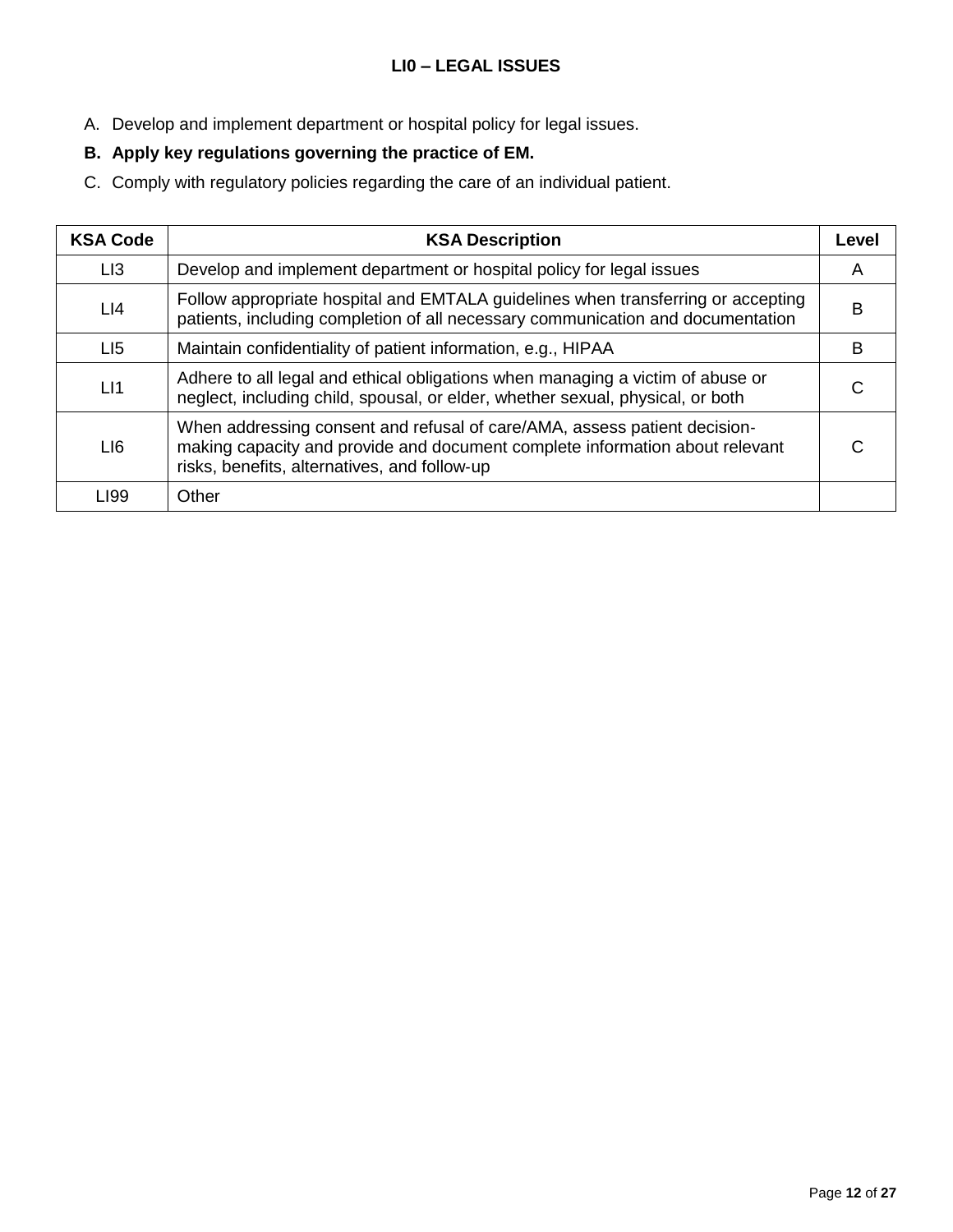#### **A. Adjust evaluation and treatment of patients according to factors such as culture, gender, age, language, disability, and social status.**

| <b>KSA Code</b> | <b>KSA Description</b>                                                                                                     | Level |
|-----------------|----------------------------------------------------------------------------------------------------------------------------|-------|
| MF <sub>1</sub> | Adjust treatment of patients according to factors such as culture, gender, age,<br>language, disability, and social status |       |
| MF99            | Other                                                                                                                      |       |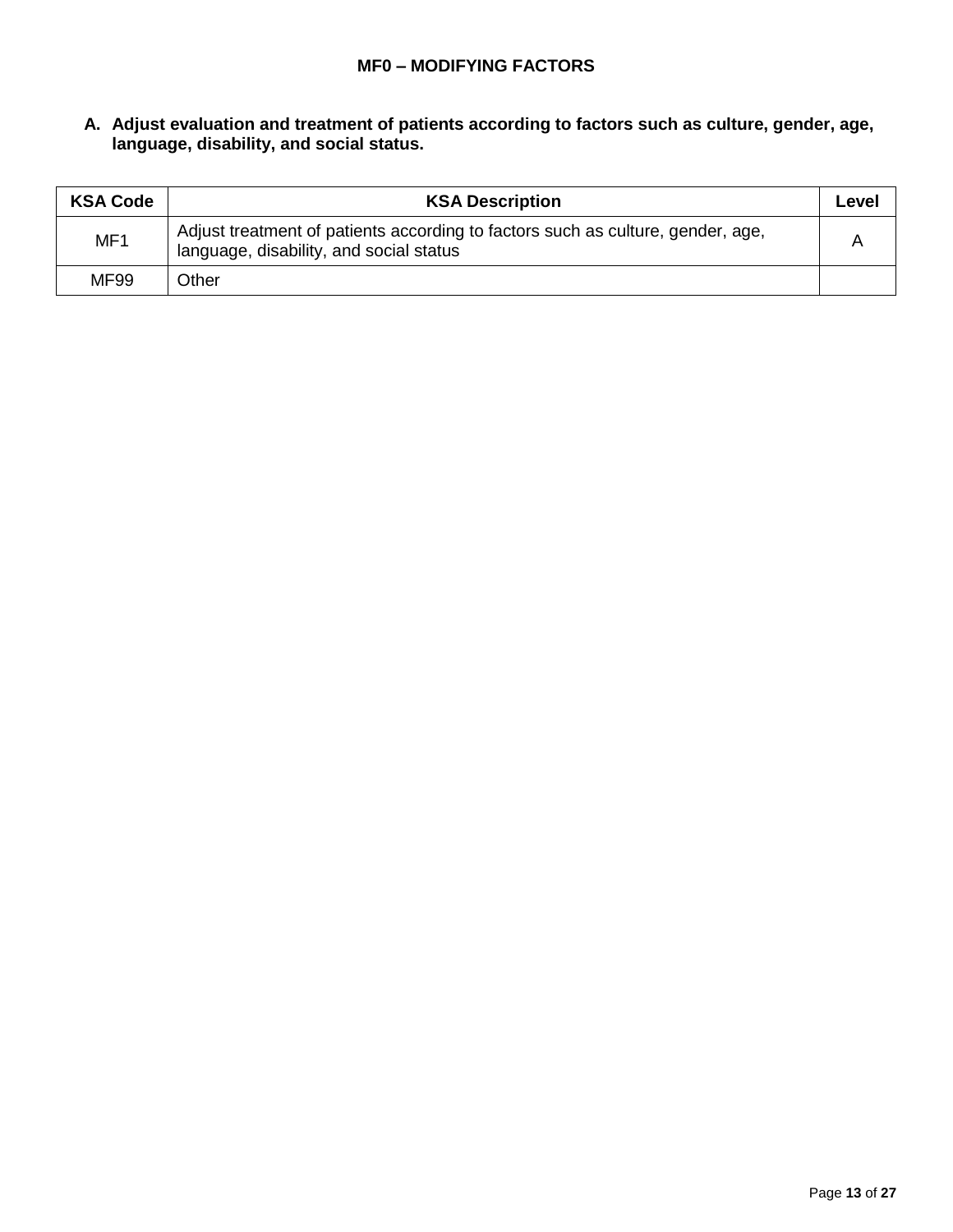#### **MP0 – MULTIPLE PATIENT CARE**

- A. Mobilize and manage necessary personnel and other hospital resources to meet patient care needs when normal ED operational capacity is exceeded.
- **B. Simultaneously manage residents, mid**‐**level providers, nursing staff, students, and other ED staff as necessary to run an efficient ED.**
- C. Triage, manage, and develop disposition for multiple patients.

| <b>KSA Code</b> | <b>KSA Description</b>                                                                                                                                                       | Level |
|-----------------|------------------------------------------------------------------------------------------------------------------------------------------------------------------------------|-------|
| MP <sub>5</sub> | Mobilize necessary personnel and other hospital resources to meet ED needs,<br>including consultants, back-up attending physicians and residents, and mid-level<br>providers |       |
| MP4             | Simultaneously manage residents, mid-level providers, nursing staff, students, and<br>other ED staff as necessary to run an efficient ED                                     | в     |
| MP <sub>1</sub> | Triage, manage, and disposition multiple patients simultaneously                                                                                                             |       |
| MP99            | Other                                                                                                                                                                        |       |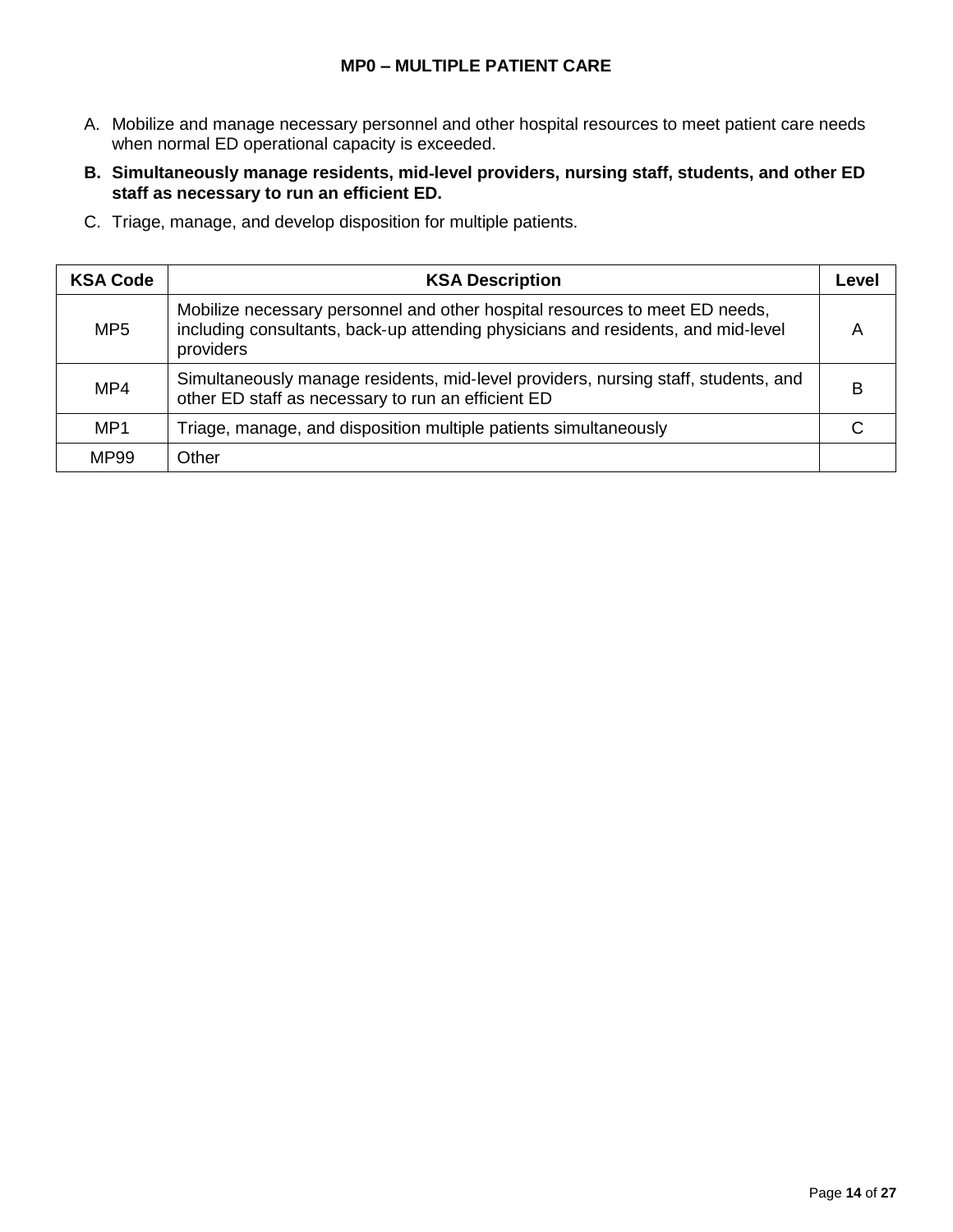#### **OB – OBSERVATION**

- A. Develop protocols for patients undergoing ED observation to ensure quality of care, and monitor clinical outcomes, admission rates, and other resource utilization.
- **B. Re**‐**evaluate patients undergoing ED observation and, using appropriate data and resources, determine differential diagnosis, treatment plan, and disposition.**
- C. Treat and reassess appropriate patients undergoing ED observation.
- D. Identify which patients are appropriate for ED observation.

| <b>KSA Code</b> | <b>KSA Description</b>                                                                                                                                                | Level |
|-----------------|-----------------------------------------------------------------------------------------------------------------------------------------------------------------------|-------|
| OB <sub>5</sub> | Identify and comply with federal and other regulatory requirements, including billing,<br>which must be met for a patient who is under ED observation                 | A     |
| OB <sub>6</sub> | Develop protocols for patients undergoing ED observation to ensure quality of care,<br>and monitor clinical outcomes, admission rates, and other resource utilization | A     |
| OB <sub>3</sub> | Evaluate effectiveness of therapies and treatments provided during ED observation                                                                                     | B     |
| OB <sub>4</sub> | Consider additional diagnoses and therapies for a patient who is under ED<br>observation and change treatment plan accordingly                                        | B     |
| OB <sub>2</sub> | Monitor a patient's clinical status at timely intervals during observation in the ED                                                                                  | C     |
| OB <sub>1</sub> | Identify which patients are appropriate for observation in the ED                                                                                                     | D     |
| OB99            | Other                                                                                                                                                                 |       |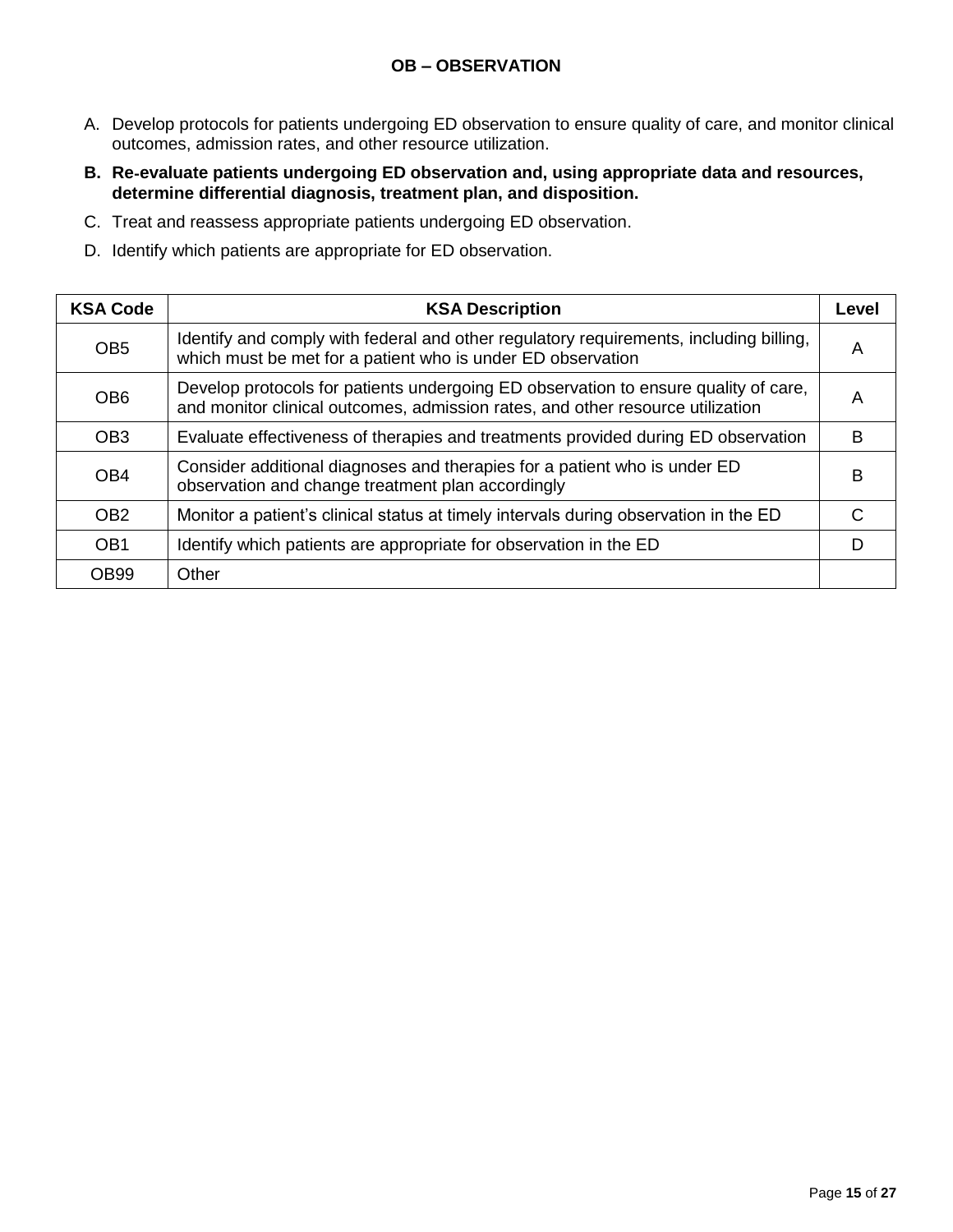# **OP0 – OPERATIONS**

A. Develop inter‐departmental and departmental solutions to process/operational problems.

# **B. Participate in solving departmental process/operational problems.**

C. Employ processes that improve patient care satisfaction and flow.

| <b>KSA Code</b>  | <b>KSA Description</b>                                                                                                                  | Level |
|------------------|-----------------------------------------------------------------------------------------------------------------------------------------|-------|
| OP <sub>1</sub>  | Develop inter-departmental and departmental solutions to process/operational<br>problems                                                | Α     |
| OP <sub>3</sub>  | Perform departmental leadership responsibilities such as flow metrics, staffing,<br>sentinel event identification, and ED design        | A     |
| OP <sub>4</sub>  | Participate in solving departmental process/operational problems                                                                        | B     |
| OP <sub>2</sub>  | Employ processes, personnel, and technologies that optimize safe, timely, efficient,<br>effective, equitable, and patient-centered care | C     |
| OP <sub>9</sub>  | Use strategies to enhance patient satisfaction                                                                                          |       |
| OP <sub>99</sub> | Other                                                                                                                                   |       |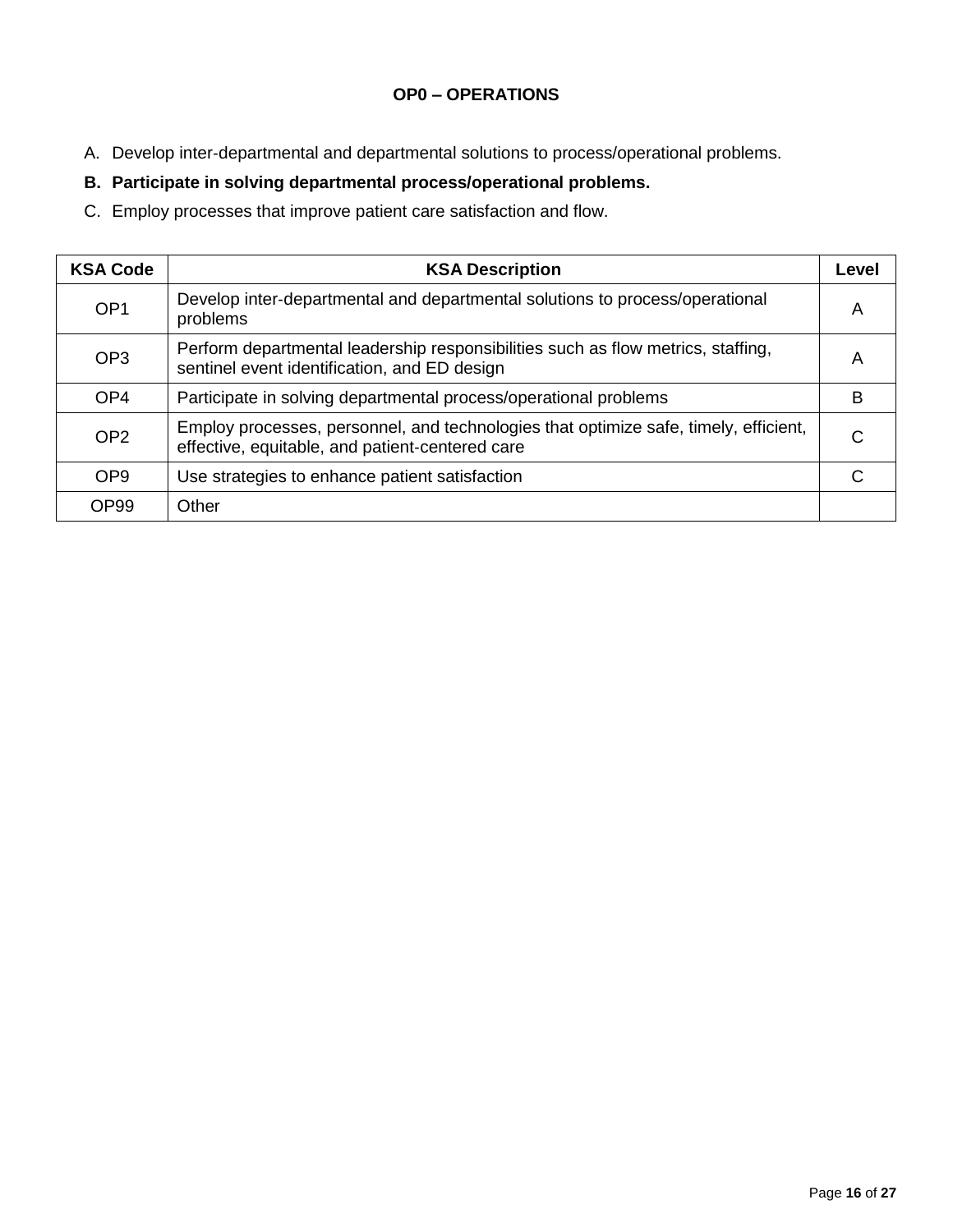- A. Develop and evaluate measures of professional performance and process improvement and implement them to improve departmental practice.
- **B. Participate in performance improvement to optimize ED function.**
- C. Participate in a performance improvement evaluation for self‐improvement.
- D. Adhere to department standards.

| <b>KSA Code</b> | <b>KSA Description</b>                                                                                                                                             | Level |
|-----------------|--------------------------------------------------------------------------------------------------------------------------------------------------------------------|-------|
| P <sub>18</sub> | Use analytical tools to assess healthcare quality and safety and reassess quality<br>improvement programs for effectiveness                                        | A     |
| P <sub>19</sub> | Develop and evaluate measures of professional performance and process<br>improvement and implement them to improve departmental practice                           | A     |
| P <sub>17</sub> | Participate in departmental initiatives to optimize practice based on case reviews                                                                                 | B     |
| <b>PI10</b>     | Use core measures data to articulate a plan for process improvement                                                                                                | B     |
| <b>PI11</b>     | Participate in a process improvement plan to optimize ED practice                                                                                                  | B     |
| <b>PI13</b>     | Measure physician performance using standard methods, including complaint<br>responses                                                                             | B     |
| PI1             | Participate in ongoing and focused professional practice evaluation and monitoring,<br>such as lifelong learning, patient outcomes, and patient satisfaction       | C     |
| <b>PI14</b>     | Participate in evaluation processes and use tools that assess communication and<br>interpersonal skills, such as patient satisfaction surveys, staff surveys, etc. | C     |
| <b>PI15</b>     | Collect data to evaluate clinical care delivery, modify practice as needed, and<br>evaluate the effectiveness of that modification                                 | C     |
| PI <sub>3</sub> | Compare clinical care delivery data to local or national standards of practice                                                                                     | D     |
| PI <sub>6</sub> | Disclose errors via institutionally supported mechanisms                                                                                                           | D     |
| <b>PI12</b>     | Adhere to standards for maintenance of a safe working environment                                                                                                  | D     |
| <b>PI99</b>     | Other                                                                                                                                                              |       |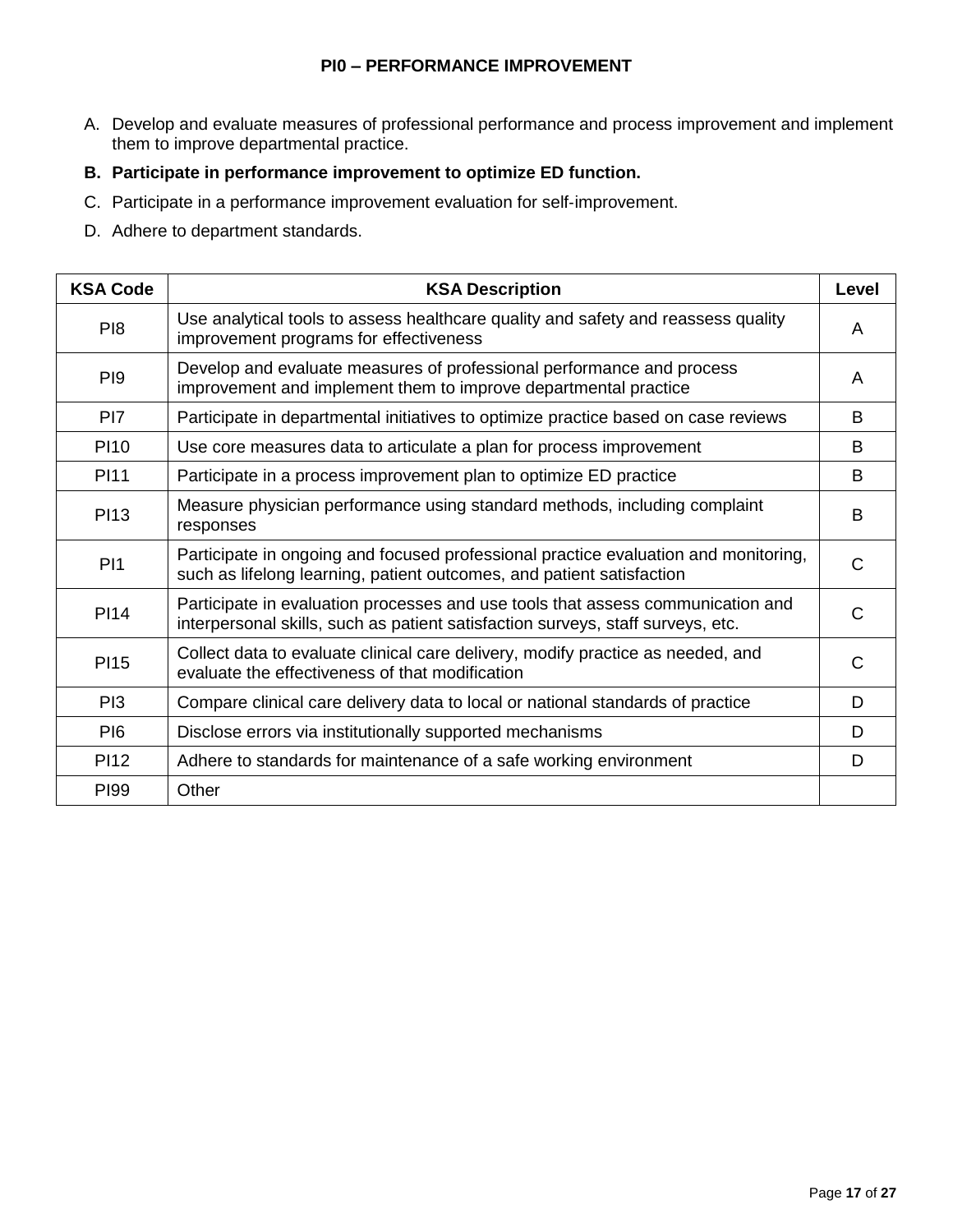#### **PT0 – PHARMACOTHERAPY**

- **A. Select the appropriate agent based on intended effect, possible adverse effects, patient preferences, financial considerations, institutional policies, and clinical guidelines, including patient's age, weight, and other modifying factors.**
- B. Select and prescribe appropriate pharmaceutical agents based on intended effect, patient allergies, and potential drug‐food and drug‐drug interactions.
- C. Select and prescribe appropriate pharmaceutical agents based on intended effect and patient allergies.

| <b>KSA Code</b> | <b>KSA Description</b>                                                                                                                                                                                                                                                                                                                                          | Level |
|-----------------|-----------------------------------------------------------------------------------------------------------------------------------------------------------------------------------------------------------------------------------------------------------------------------------------------------------------------------------------------------------------|-------|
| PT <sub>1</sub> | Select, prescribe, and be aware of adverse effects of appropriate pharmaceutical<br>agents based upon relevant considerations such as intended effect, financial<br>considerations, possible adverse effects, patient preferences, institutional policies,<br>and clinical quidelines; and monitor and intervene in the advent of adverse effects<br>in the ED. | A     |
| PT <sub>5</sub> | Recognize and treat adverse effects of pharmacotherapy                                                                                                                                                                                                                                                                                                          | A     |
| PT <sub>2</sub> | Identify relative and absolute contraindications to specific pharmacotherapy                                                                                                                                                                                                                                                                                    | B     |
| PT <sub>3</sub> | Identify the anticipated response of clinical conditions to specific therapies with<br>consideration for alternative therapies if the desired response is not achieved                                                                                                                                                                                          | B     |
| PT <sub>4</sub> | Conduct focused medication review and recognize and discontinue agents that<br>may be causing an adverse effect                                                                                                                                                                                                                                                 | C     |
| PT <sub>6</sub> | Select and prescribe appropriate pharmaceutical agents based on intended effect<br>and patient allergies                                                                                                                                                                                                                                                        |       |
| <b>PT99</b>     | Other                                                                                                                                                                                                                                                                                                                                                           |       |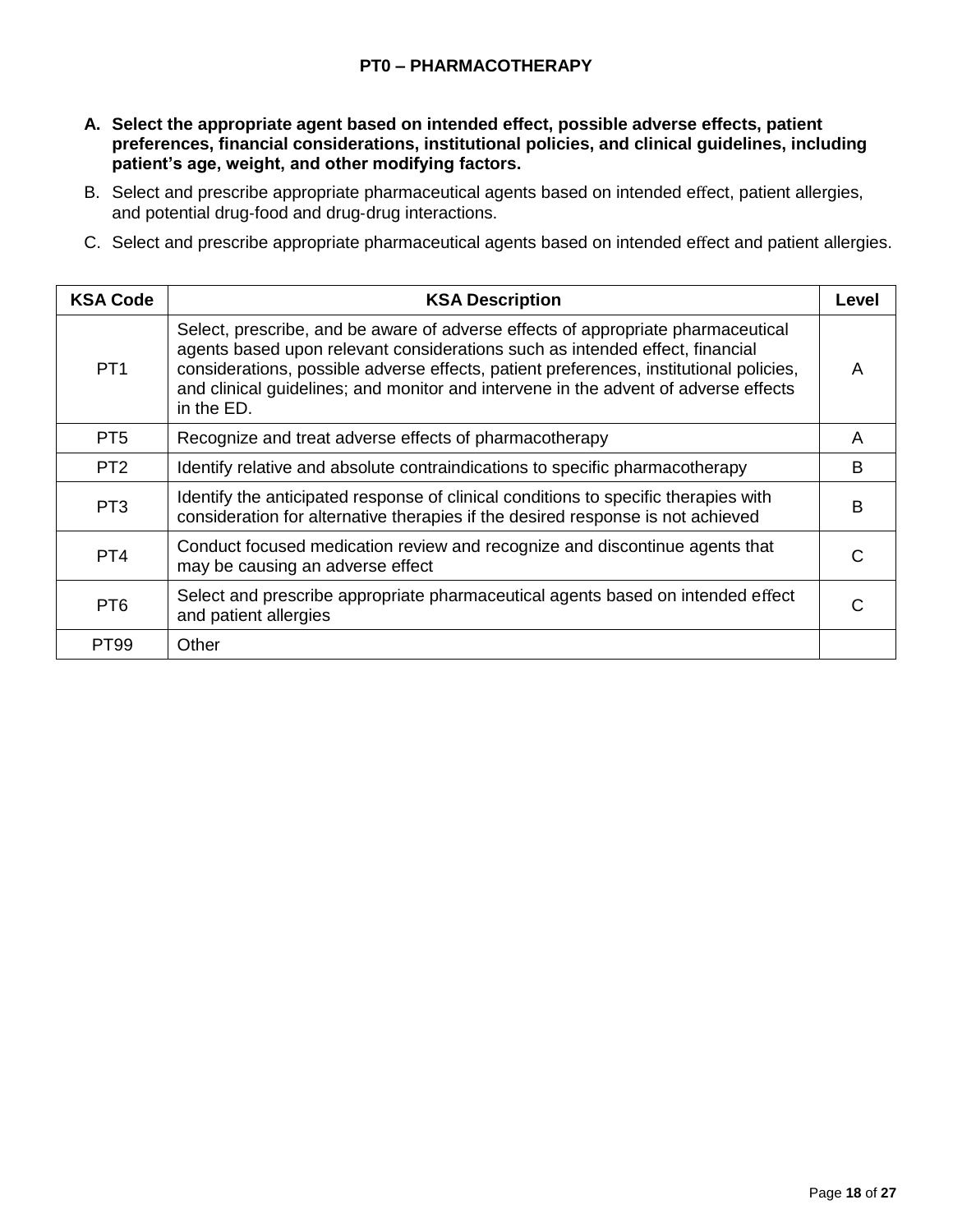- A. Create standard operating procedure documents and prehospital medical protocols for EMS.
- **B. Provide medical direction that requires EM physician level of experience that allows deviation from standard protocols to different levels of prehospital providers.**
- C. Follow prehospital medical protocols for EMS.

| <b>KSA Code</b> | <b>KSA Description</b>                                                                                                                                                | Level |
|-----------------|-----------------------------------------------------------------------------------------------------------------------------------------------------------------------|-------|
| PH <sub>1</sub> | Create standard operating procedure documents and prehospital medical protocols<br>for EMS                                                                            | A     |
| PH <sub>3</sub> | Provide medical direction that requires EM physician level of experience beyond<br>standard prehospital medical protocols for prehospital providers, when appropriate | в     |
| PH <sub>4</sub> | Provide appropriate medical direction to different levels of prehospital providers                                                                                    | в     |
| PH <sub>5</sub> | Remotely manage care on a continuous or intermittent basis for EMS patients who<br>have prolonged transport times to the hospital                                     | в     |
| PH <sub>2</sub> | Follow standard operating procedure documents and prehospital medical protocols<br>for EMS                                                                            | U     |
| <b>PH99</b>     | Other                                                                                                                                                                 |       |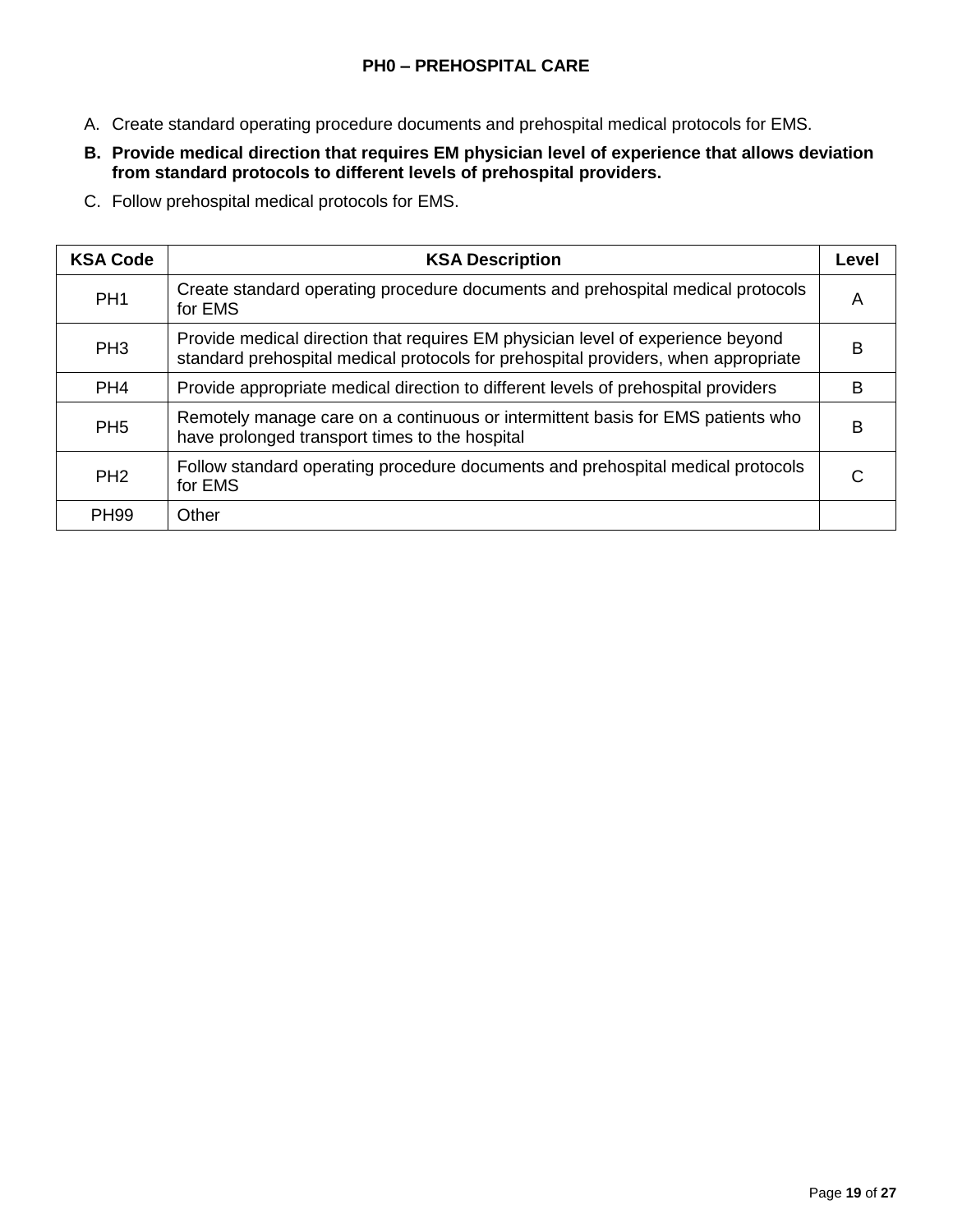# **PE0 – PREVENTION & EDUCATION**

- A. Lead or participate in programs that educate patients and the community about injury and illness prevention.
- **B. Educate patients and families regarding presentation-specific risk prevention, healthy lifestyle, and the importance of the continuum of care.**
- C. Recognize risk factors and give appropriate education for a specific diagnosis.

| <b>KSA Code</b> | <b>KSA Description</b>                                                                                                                     | Level |
|-----------------|--------------------------------------------------------------------------------------------------------------------------------------------|-------|
| PE <sub>5</sub> | Lead or participate in programs that educate patients and the community about<br>injury and illness prevention                             | A     |
| PE <sub>2</sub> | Identify preventive measures to delay illness or prevent trauma                                                                            | в     |
| PE <sub>3</sub> | Educate patients regarding preventive measures to improve lifestyle, delay illness,<br>or prevent trauma, and to optimize patient outcomes | в     |
| PE <sub>1</sub> | Recognize risk factors for a specific medical or surgical diagnosis and provide<br>appropriate education                                   |       |
| <b>PF99</b>     | Other                                                                                                                                      |       |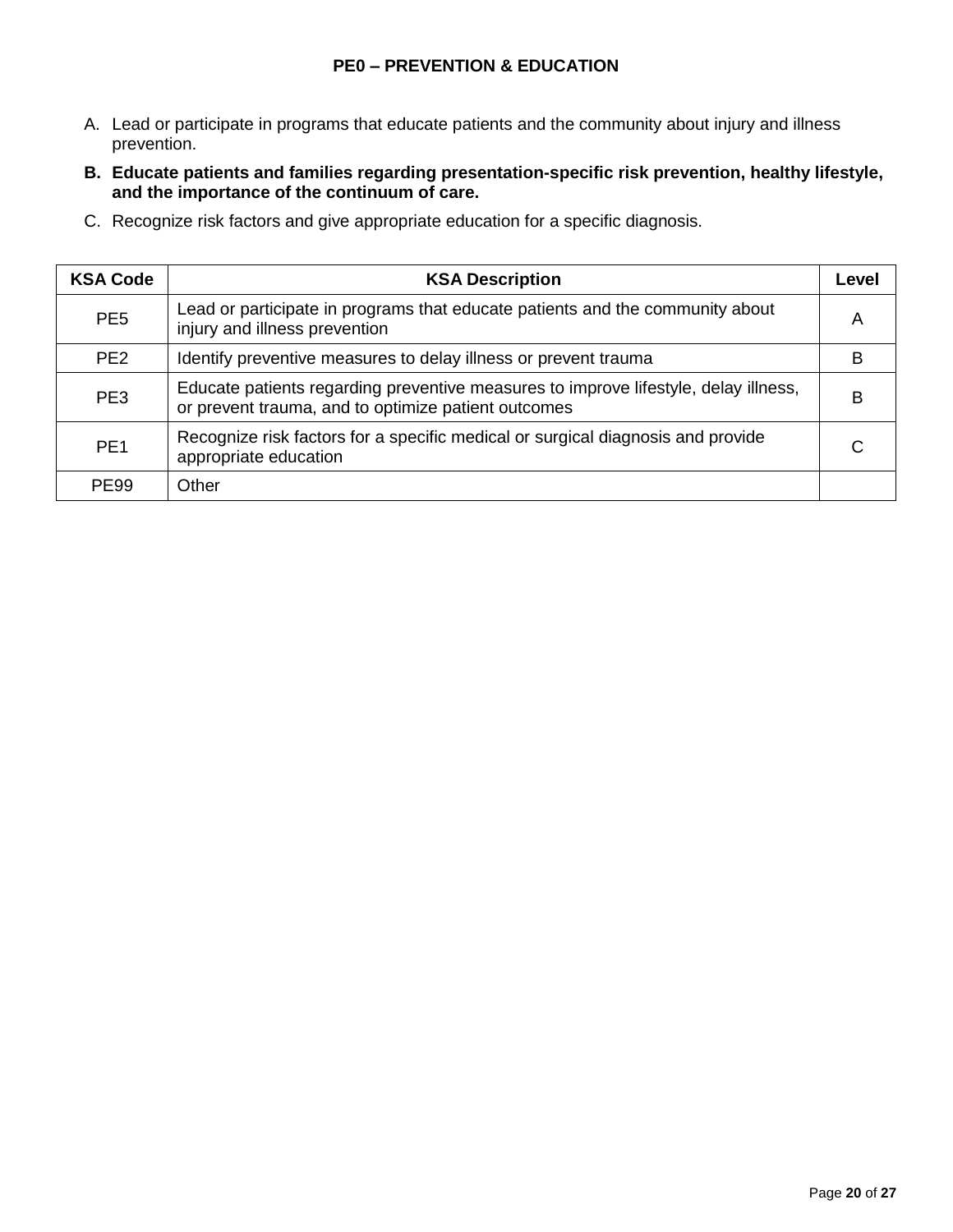#### **PR0 – PROCEDURES**

- **A. Perform the indicated procedure on all appropriate patients (including those who are uncooperative, at the extremes of age, hemodynamically unstable and those who have multiple comorbidities, poorly defined anatomy, high risk for pain or procedural complications, sedation requirement), and take steps to avoid potential complications, and recognize the outcome and/or complications resulting from the procedure.**
- B. Perform the indicated procedure on a patient who has a moderate risk for complications, moderate need for pain control or anxiolysis, or moderate urgency, and recognize the outcome and/or complications resulting from the procedure.
- C. Perform the indicated procedure safely and effectively in ideal circumstances, including a cooperative patient with no comorbidities, normal anatomy, hemodynamically stable, low risk for pain or procedural complications, no sedation required, and low urgency, and recognize the outcome and/or complications resulting from the procedure.

| <b>KSA Code</b> | <b>KSA Description</b>                                                                                                                                                                                                                                                                                                                                                                                 | Level          |
|-----------------|--------------------------------------------------------------------------------------------------------------------------------------------------------------------------------------------------------------------------------------------------------------------------------------------------------------------------------------------------------------------------------------------------------|----------------|
| PR <sub>1</sub> | Perform the indicated procedure in any circumstance, take steps to avoid potential<br>complications, and recognize the outcome and/or complications resulting from the<br>procedure                                                                                                                                                                                                                    | A              |
| PR <sub>2</sub> | Perform the indicated procedure on an uncooperative patient, patient at the<br>extremes of age (pediatric, geriatric), multiple co-morbidities, poorly defined<br>anatomy, hemodynamically unstable, high risk for pain or procedural complications,<br>sedation required, or emergent indication to perform procedure, and recognize the<br>outcome and/or complications resulting from the procedure | A              |
| PR <sub>3</sub> | Perform the indicated procedure on a patient who has identifiable landmarks,<br>moderate risk for complications, moderate pain control or anxiolysis required, or<br>moderate urgency, and recognize the outcome and/or complications resulting from<br>the procedure                                                                                                                                  | B              |
| PR <sub>4</sub> | Identify the pertinent anatomy and physiology for a specific procedure                                                                                                                                                                                                                                                                                                                                 | $\mathsf{C}$   |
| PR <sub>5</sub> | Perform the appropriate procedures on the appropriate patient following institutional<br>policies and guidelines                                                                                                                                                                                                                                                                                       | $\mathsf{C}$   |
| PR <sub>6</sub> | Use universal protocol prior to performing a procedure, e.g., timeout, site marking,<br>patient identification, informed consent                                                                                                                                                                                                                                                                       | $\mathsf{C}$   |
| PR <sub>7</sub> | Recognize the indications, contraindications, alternatives, and potential<br>complications for a procedure                                                                                                                                                                                                                                                                                             | $\mathsf{C}$   |
| PR <sub>8</sub> | Ensure availability of the personnel, equipment, and/or medications necessary to<br>perform a procedure                                                                                                                                                                                                                                                                                                | $\overline{C}$ |
| PR <sub>9</sub> | Obtain informed consent from the patient or surrogate when appropriate                                                                                                                                                                                                                                                                                                                                 | $\mathsf{C}$   |
| <b>PR10</b>     | Perform the indicated procedure competently                                                                                                                                                                                                                                                                                                                                                            | $\mathsf{C}$   |
| <b>PR11</b>     | Identify and address any complications resulting from a procedure (29.8)                                                                                                                                                                                                                                                                                                                               | $\mathsf{C}$   |
| <b>PR13</b>     | Determine a backup strategy if initial attempts to perform a procedure are<br>unsuccessful (29.10)                                                                                                                                                                                                                                                                                                     | $\mathsf{C}$   |
| <b>PR99</b>     | Other                                                                                                                                                                                                                                                                                                                                                                                                  |                |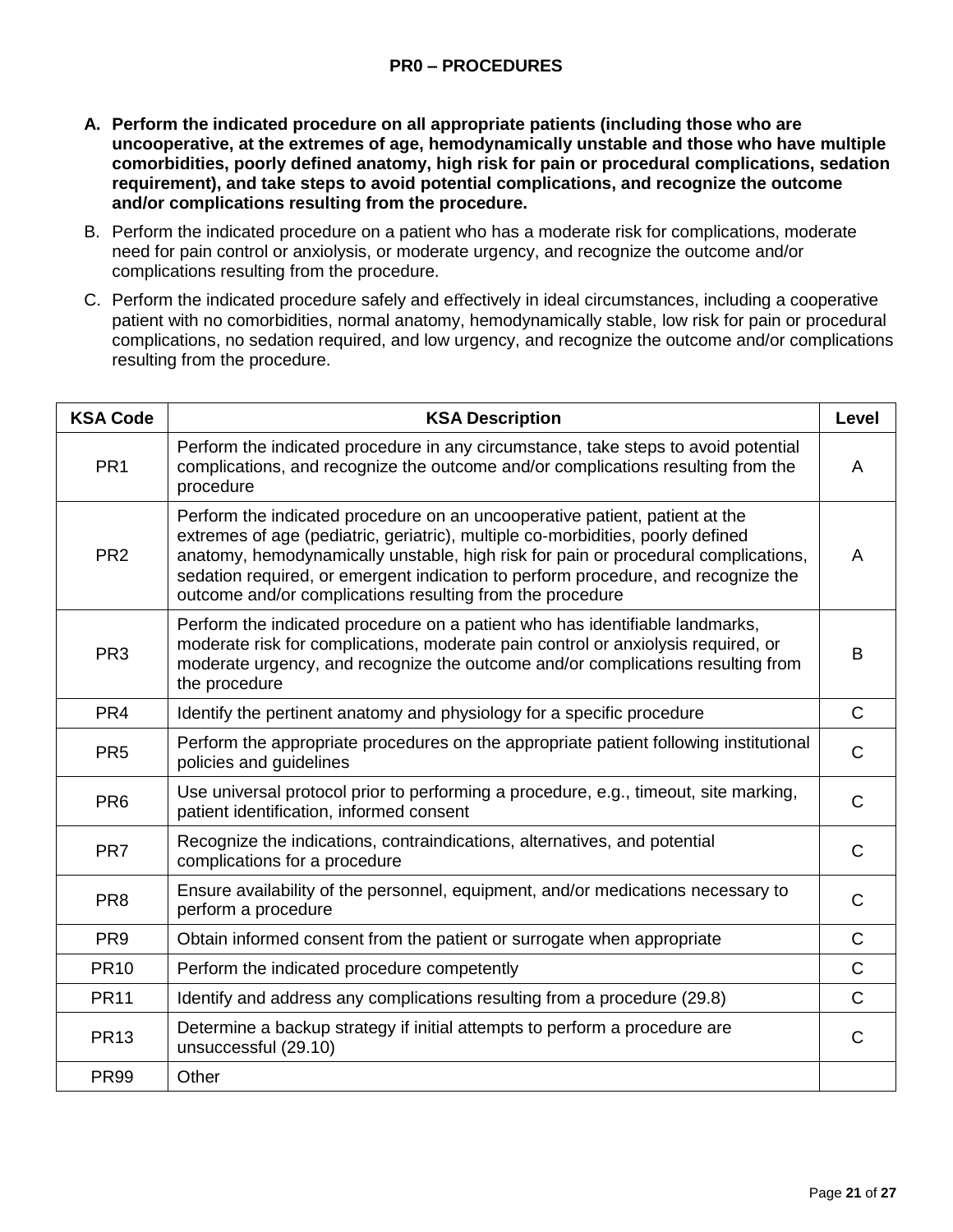#### **PF0 – PROFESSIONAL ISSUES**

- A. Develop and implement department or hospital policy for professional resolution.
- **B. Treat patients, families, staff, and consultants with respect, honesty, and dignity, demonstrate sensitivity to patients' needs, and acknowledge and discuss medical errors with patients and colleagues.**
- C. Demonstrate professional behavior and adhere to ethical principles relevant to the practice of medicine.

| <b>KSA Code</b> | <b>KSA Description</b>                                                                                                              | Level        |
|-----------------|-------------------------------------------------------------------------------------------------------------------------------------|--------------|
| PF <sub>1</sub> | Recognize a hostile work environment, including sexual harassment, and<br>implement department or hospital policy for resolution    | A            |
| <b>PF21</b>     | Design and implement a plan to manage fatigue, impairment, and wellness issues<br>for the ED staff                                  | A            |
| PF <sub>7</sub> | Recognize and formulate an appropriate plan to address impairment in a colleague<br>in a professional and confidential manner       | B            |
| <b>PF11</b>     | Acknowledge and discuss medical errors with patients and colleagues according to<br>principles of responsibility and accountability | B            |
| <b>PF20</b>     | Assist others in the ED in managing fatigue, impairment, and wellness issues                                                        | B            |
| <b>PF25</b>     | Assist others in the ED in managing work dysphoria (burn-out) issues                                                                | B            |
| <b>PF30</b>     | Recognize how personal beliefs and values impact medical care                                                                       | B            |
| PF <sub>5</sub> | Demonstrate professional appearance and demeanor when dealing with patients,<br>consultants, and peers                              | $\mathsf{C}$ |
| PF <sub>6</sub> | Recognize and report impairment in a colleague in a professional and confidential<br>manner                                         | $\mathsf{C}$ |
| PF <sub>9</sub> | Treat patient, family, staff, and consultants with respect, honesty, and dignity                                                    | $\mathsf{C}$ |
| <b>PF12</b>     | Recognize a medical error that constitutes a sentinel event and ensure notification<br>of the hospital quality improvement team     | $\mathsf{C}$ |
| <b>PF17</b>     | Recognize and disclose conflicts of interest                                                                                        | $\mathsf{C}$ |
| <b>PF23</b>     | Ensure wellness and work/life balance in EM practice                                                                                | $\mathsf{C}$ |
| <b>PF29</b>     | Adhere to ethical principles relevant to the practice of medicine                                                                   | C            |
| <b>PF99</b>     | Other                                                                                                                               |              |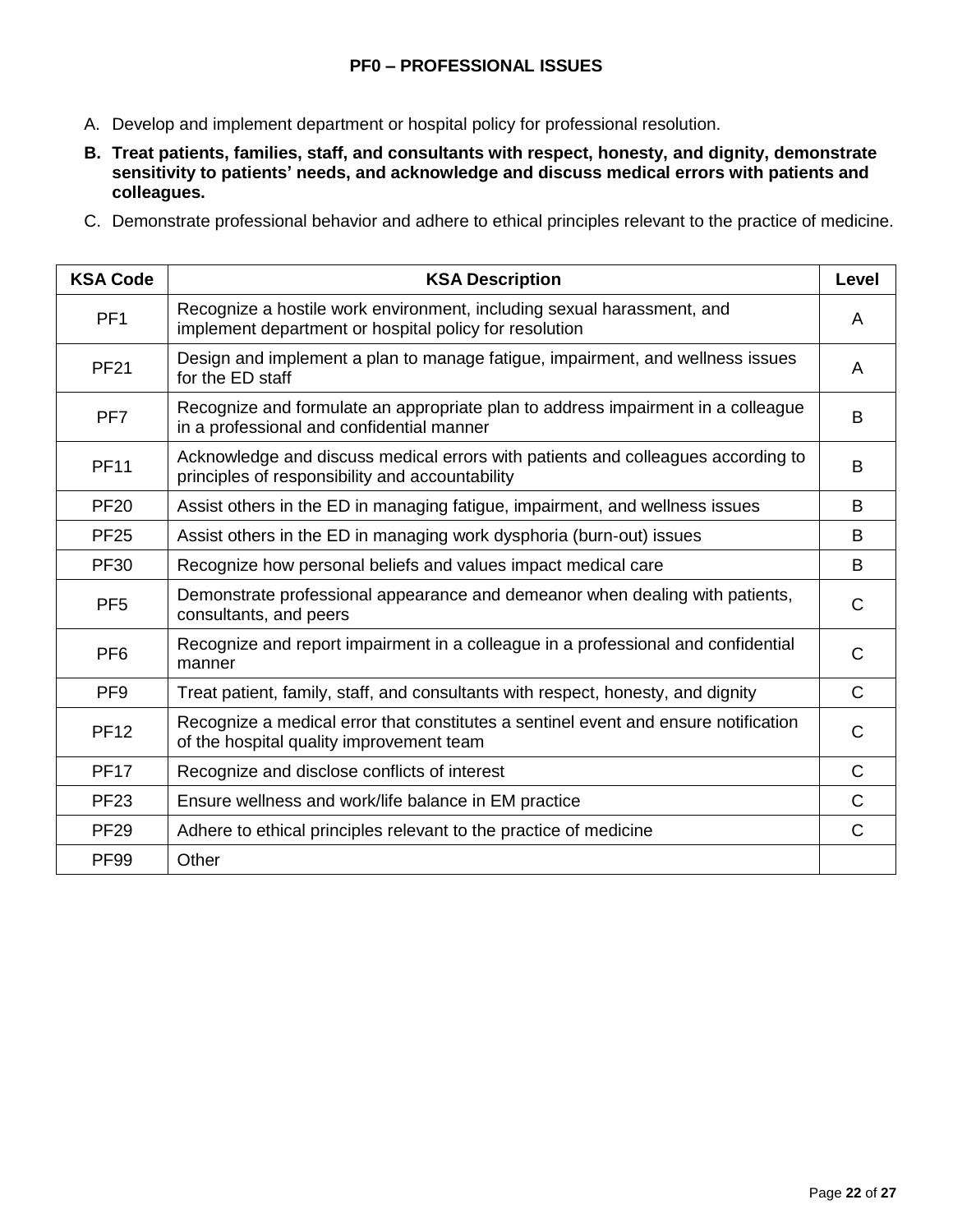- **A. Reassess patients at timely intervals to assist in making a diagnosis and identify need for additional studies or treatments and/or making a disposition.**
- B. Identify appropriate intervals for reassessment of a patient based on their presentation and acuity.
- C. Reassess patients after pharmacologic or therapeutic interventions.

| <b>KSA Code</b> | <b>KSA Description</b>                                                                                                                                       | Level |
|-----------------|--------------------------------------------------------------------------------------------------------------------------------------------------------------|-------|
| RA <sub>1</sub> | Reassess patients at timely intervals to assist in making a diagnosis and identify<br>need for additional studies or treatments, and/or making a disposition | А     |
| RA <sub>2</sub> | Identify appropriate intervals for reassessment of patients based on their<br>presentation and acuity                                                        |       |
| RA3             | Identify patients appropriate for reassessment in the ED based on their<br>presentation and acuity                                                           |       |
| RA4             | Reassess patients after pharmacologic or therapeutic interventions                                                                                           |       |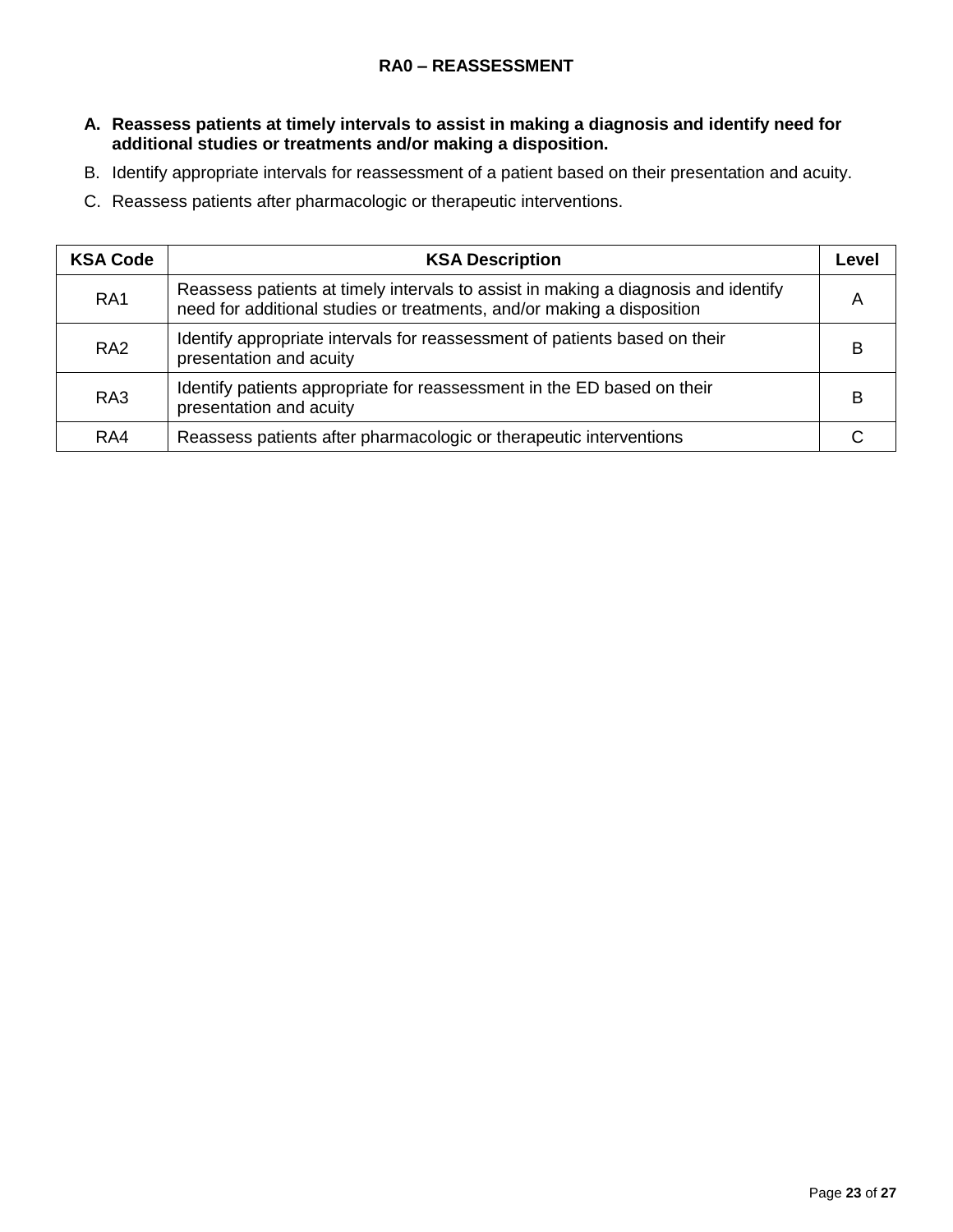#### **SM0 – SYSTEMS-BASED MANAGEMENT**

- A. Develop and implement strategies to assess and improve healthcare delivery within the hospital system and community.
- B. Develop and implement strategies to assess and improve departmental healthcare delivery and flow.

#### **C. Participate in strategies to improve departmental healthcare delivery and flow.**

D. Deliver safe, timely, effective, efficient, equitable, patient‐centered care**.**

| <b>KSA Code</b> | <b>KSA Description</b>                                                                                                | Level        |
|-----------------|-----------------------------------------------------------------------------------------------------------------------|--------------|
| SM <sub>6</sub> | Coordinate ED care among hospitals to prevent overcrowding                                                            | A            |
| SM7             | Lead or participate in programs that educate patients and the community about<br>injury and illness prevention        | A            |
| <b>SM10</b>     | Advocate for EM and patients in the hospital and the community                                                        | A            |
| <b>SM11</b>     | Address the differing customer needs of patients, hospital, medical staff, EMS, and<br>the community                  | A            |
| SM <sub>1</sub> | Develop and implement strategies to assess and improve departmental healthcare<br>delivery and flow                   | B            |
| SM <sub>3</sub> | Recommend strategies by which patients' access to care can be improved                                                | $\mathsf{C}$ |
| SM <sub>5</sub> | Use mechanisms to institute ED and/or hospital diversion to ensure safe patient<br>care                               | $\mathsf{C}$ |
| SM <sub>2</sub> | Assist patients in navigating the healthcare system                                                                   | D            |
| SM4             | Ensure optimal patient support, both immediately and in follow-up, by interacting<br>with community support resources | D            |
| SM <sub>8</sub> | Mobilize institutional resources to assist patients with challenging social and ethical<br>situations                 | D            |
| SM <sub>9</sub> | Adhere to public health reporting requirements                                                                        | D            |
| <b>SM12</b>     | Use alternative data management systems when electronic medical record systems<br>are malfunctioning.                 | D            |
| <b>SM99</b>     | Other                                                                                                                 |              |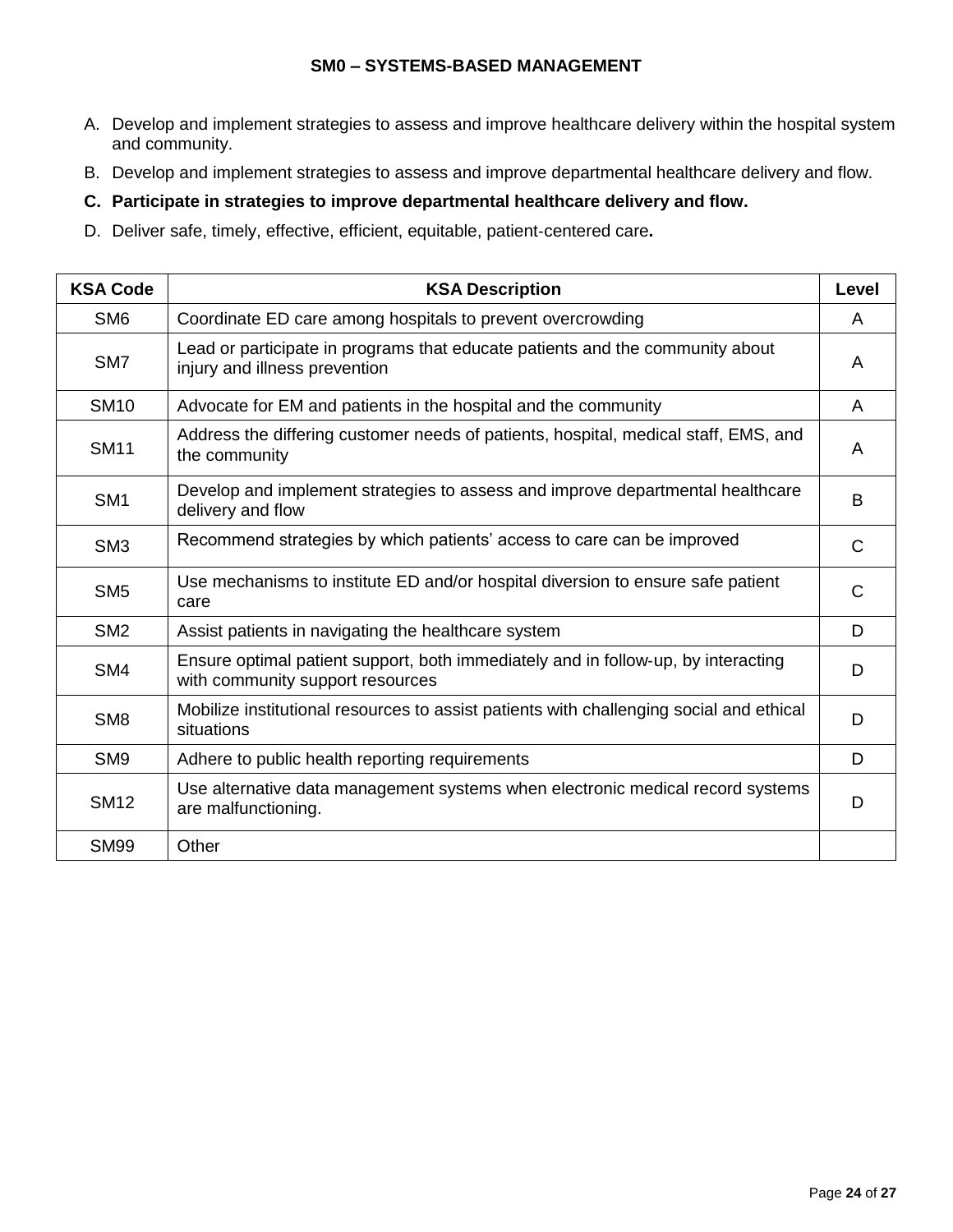- **A. Establish and implement a disposition plan for patients being admitted, discharged, observed, or transferred that uses appropriate consultation, patient education, treatment plan, medications, and follow-up.**
- B. Implement a treatment plan that includes discharge instructions, prescriptions, and follow‐up instructions as appropriate.
- C. Formulate a disposition plan.

| <b>KSA Code</b> | <b>KSA Description</b>                                                                                                                              | Level |
|-----------------|-----------------------------------------------------------------------------------------------------------------------------------------------------|-------|
| TC <sub>1</sub> | Summarize and verify comprehension of diagnosis, disposition plan, medications,<br>and follow-up to patient or surrogate                            | A     |
| TC <sub>2</sub> | Correctly assign admitted patients to an appropriate level of care                                                                                  | A     |
| TC <sub>3</sub> | Ensure patient has resources and tools to comply with discharge plan                                                                                | A     |
| TC4             | Communicate anticipated course, prognosis, and signs and symptoms for which to<br>seek further care                                                 | A     |
| TC <sub>5</sub> | Transfer patients to the appropriate facility, including documentation, patient<br>education, consent, transportation, and transition of care       | A     |
| TC <sub>6</sub> | Ensure safe transitions of care for ED patients                                                                                                     | A     |
| TC7             | Forecast the likely outcome of a medical disease or traumatic condition                                                                             | A     |
| TC <sub>8</sub> | Use appropriate tools for transitions of care, discharge instructions, prescriptions,<br>follow-up instructions, and any pending diagnostic studies | В     |
| TC <sub>9</sub> | Formulate a specific follow-up plan                                                                                                                 | C     |
| <b>TC99</b>     | Other                                                                                                                                               |       |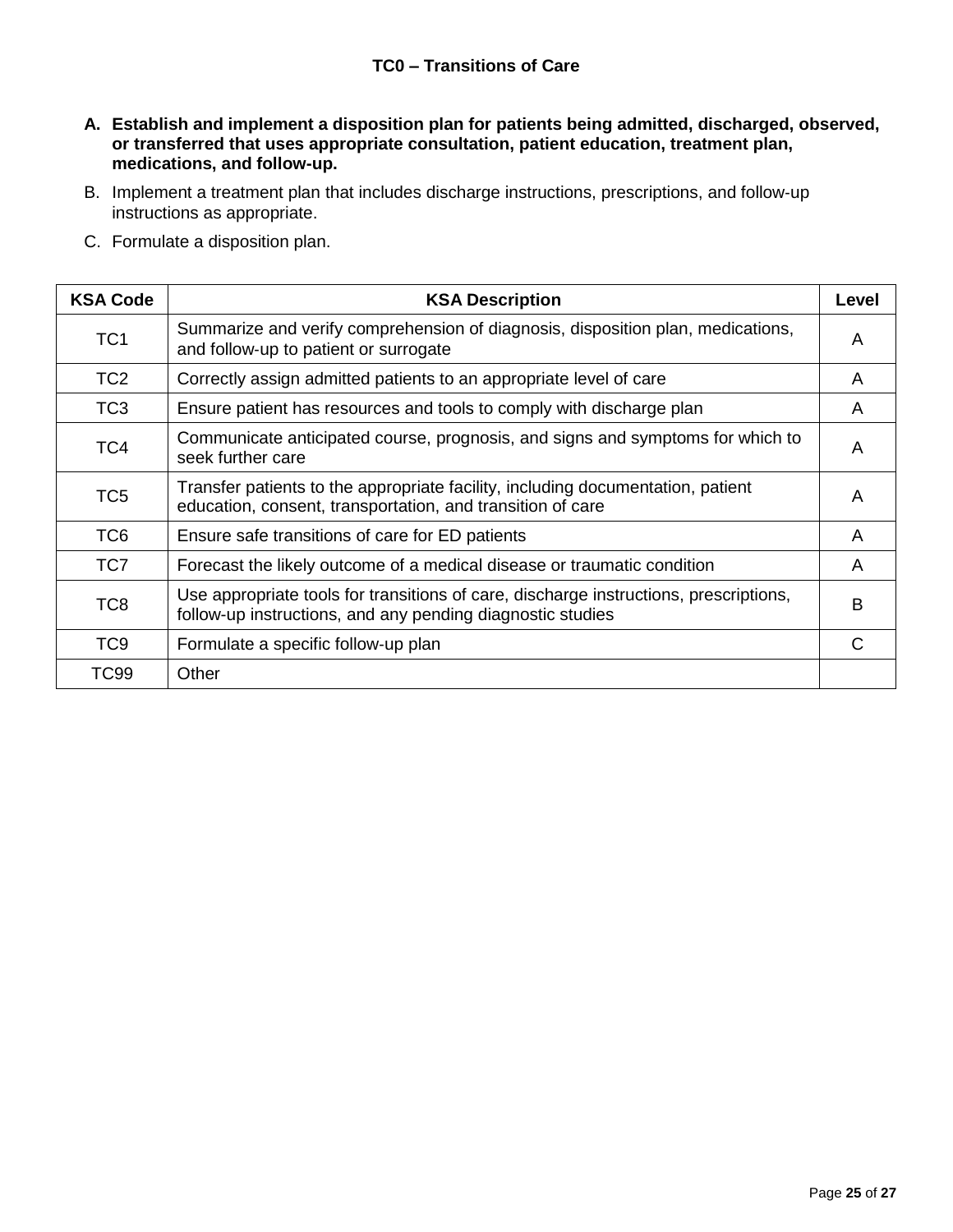#### **TM0 – TEAM MANAGEMENT**

- A. Lead inter‐ and intra‐departmental groups in the patient care setting and in collaborative meetings outside of the patient care setting.
- B. Lead and evaluate departmental patient care teams and develop strategies to overcome team limitations.
- **C. Lead patient**‐**centered care teams and ensure effective communication and mutual respect among members of the team.**
- D. Participate as a member of a patient care team.

| <b>KSA Code</b> | <b>KSA Description</b>                                                                                                                            | Level |
|-----------------|---------------------------------------------------------------------------------------------------------------------------------------------------|-------|
| TM <sub>8</sub> | Participate in and lead interdepartmental groups in the patient care setting and in<br>collaborative meetings outside of the patient care setting | A     |
| TM <sub>1</sub> | Organize patient care teams                                                                                                                       | B     |
| TM <sub>2</sub> | Evaluate and provide feedback on team performance                                                                                                 | в     |
| TM3             | Recognize team limitations and develop strategies to overcome them                                                                                | C     |
| TM4             | Recommend changes in team performance as necessary for optimal efficiency                                                                         | C     |
| TM <sub>6</sub> | Ensure clear communication among team members                                                                                                     | C     |
| TM7             | Ensure respect between all team members                                                                                                           | C     |
| <b>TM10</b>     | Appropriately supervise care provided by advanced practice practitioners                                                                          |       |
| TM <sub>9</sub> | Participate as a member of a patient care team                                                                                                    | D     |
| TM99            | Other                                                                                                                                             |       |